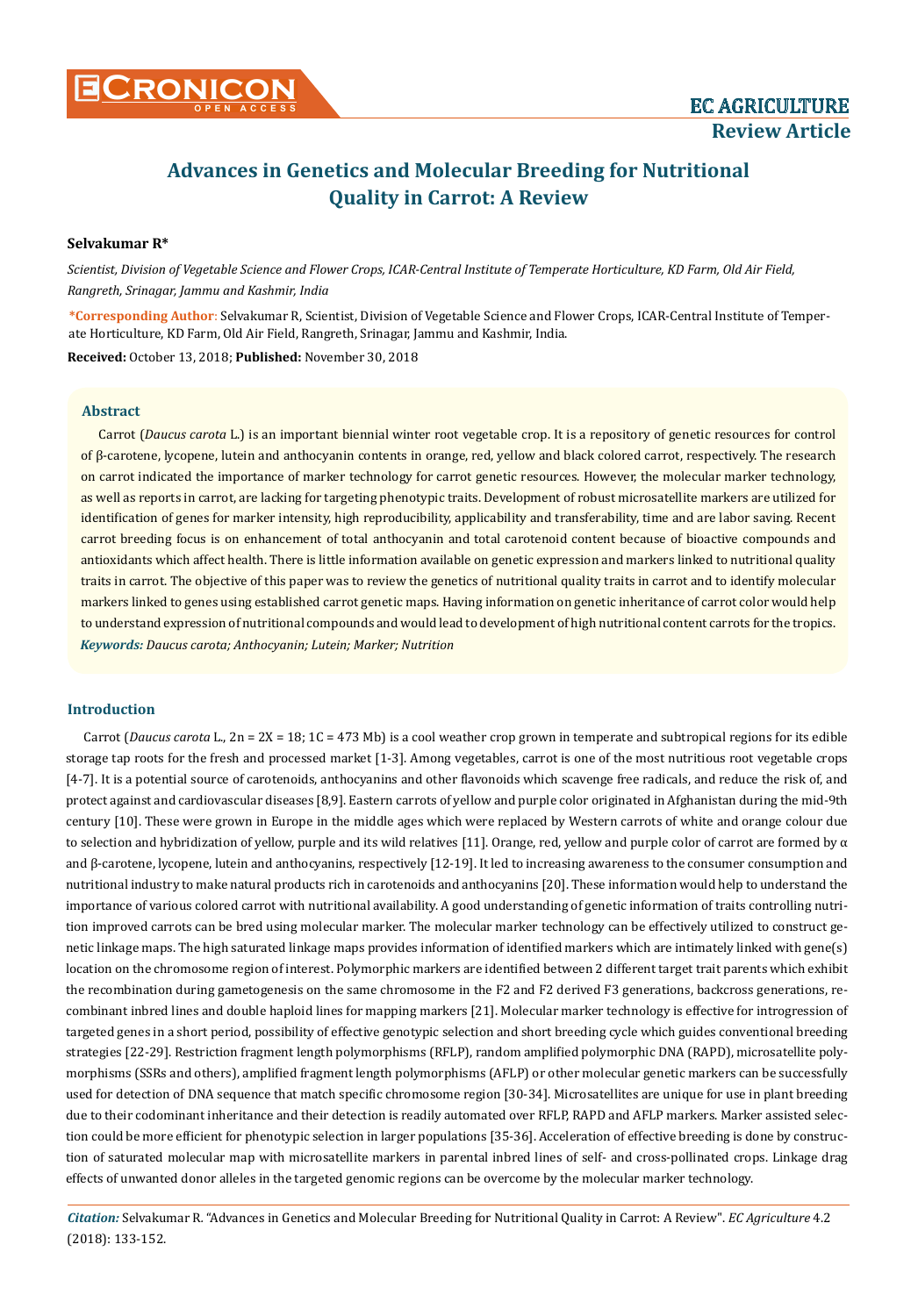Efforts have been made to improve carrot for production under tropical conditions through conventional breeding. However, supplementing with molecular breeding has a great potential in accelerating carrot nutritional quality. Efficient markers tightly linked with target traits is a prerequisite for effective marker assisted breeding. Use of molecular markers in carrot has been utilized for construction of linkage maps in wild relatives, putative ancestors and natural gene banks. These linkage maps are utilized for identification of simply inherited traits or quantitative traits linked to particular chromosome regions. Among molecular markers, microsatellite or simple sequence repeats (SSR) appear to be reliable and have the additional merits of high abundance, high percentage of polymorphism, random distribution, co-dominance, hyper variability, reproducibility, and are less cumbersome and time consuming [33]. Use of microsatellites has demonstrated linkage to genes of horticultural interest in many organisms [37]. Mapping is done due to availability of molecular markers with interval mapping methods. These identification and characterization of targeted genes by molecular markers help in precision phenotypic selection which leads to development of improved hybrids and varieties. A large set of microsatellite markers, derived from bacterial artificial chromosome end sequence (BSSRs), SSRs from expressed sequence tag (EST) libraries (ESSRs), and SSRs from genomic library enrichment (GSSRs) have been developed in carrot [33]. With availability of molecular markers, large numbers of molecular linkage maps have been developed in carrot [38-52]. Mapping in carrot has been reported for carotenoids [44,50], lycopene [53], anthocyanin [52,54] and lutein [55]. By utilizing these advances in genetics and molecular breeding we can develop multicolored, multivitamin with multimineral packed carrot varieties/hybrids. These varieties/hybrids would help to natural food color, nutritional food industry need supplements of naturally rich resources of black carrot for isolation of anthocyanins and carotenoids compounds. This review provides holistic carrot research approach in genetics, and molecular breeding that help researcher to identify research gap in carrot genetics and molecular breeding.

### **Carrot and its importance**

Carrot originated in South Asia and is widely distributed in Afghanistan, Iran and Pakistan. Due to its nutritional value, it is cultivated throughout the world [56-58].

# **History of carrot color**

Cultivation of carrot was started by the Persian Empire in the Iranian Plateau which encompasses Afghanistan, Pakistan and Iran approximately 1000 years ago (Brothwell and Brothwell, 1969). The two major domestications, described by Vavilov [59,60], were Eastern (var. *altorubens*) and Western (var. *sativus*). Eastern carrot with yellow and purple colors, which originated from Central Asia including northwest India, Afghanistan, Tajikistan, Uzbekistan, and western Tian-Shan, were first domesticated during the early to mid-8<sup>th</sup> century [61-63]. Western carrots with red and orange colors originated from the Anatolian region of Asia Minor (Turkey) and Iran [64-66]. Eastern carrots colored yellow, purple, and white have leaf characteristics of being slightly dissected, pubescent, and grey green; orange and red Western carrots have yellow-green leaves that are deeply dissected, and mostly glabrous [67]. Orange carrots originated in the Netherlands and were derived by natural mutation, natural hybridization and human artificial selection of Eastern wild carrots with yellow, purple, or white roots from Europe and the Mediterranean region during the 17<sup>th</sup> century [60,63]. Banga [52] concluded that orange carrots were derived by selection from yellow types of 'Late Horn' and 'Half Long Horn' during the 17<sup>th</sup> century. Orange, red, yellow and purple colors in carrot are formed by α- and β-carotene, lycopene and lutein and anthocyanins, respectively [12-15]. Xanthophylls of yellow roots (70 - 95%) had more total carotenoids than xanthophylls of orange and red roots (< 10%) [68]. Appreciable amounts of other pigments reported in carrot are phytoene, phytofluene, zeta-carotene, γ-carotene, and α-carotene [69-74].

# **Carotenoids Role of carrot pigments in human nutrition**

Carotenoids are important phytochemicals consisting of 700 compounds found in nature. The orange carrot contains 40 carotenes including the α- and β-carotenes [75]. Six carotenes of α-, β-,  $\gamma$ - and ζ-carotenes, β-zeacarotene, and lycopene are found in dark orange carrots [16,76]. The α- and β-carotenes are main source of provitamin A carotenes which are present at 13 - 40% and 45 - 80% in orange carrots, respectively [16,64,77]. Modern orange, yellow and red carrots have total carotenoid contents in the ranges of 64 - 600  $\mu$ g•g<sup>-1</sup>, 15 - 71 μg•g<sup>-1</sup>, 0 - 1.5 μg•g<sup>-1</sup> and 100 μg•g<sup>-1</sup>, respectively [78]. White roots are low in total carotenoids [72]. Total carotenoid content varies between carrot colors [16,79-81]. Awareness of natural functional foods, natural food colors and nutritional amendments, increased consumer interest of carotene rich carrot [82,83].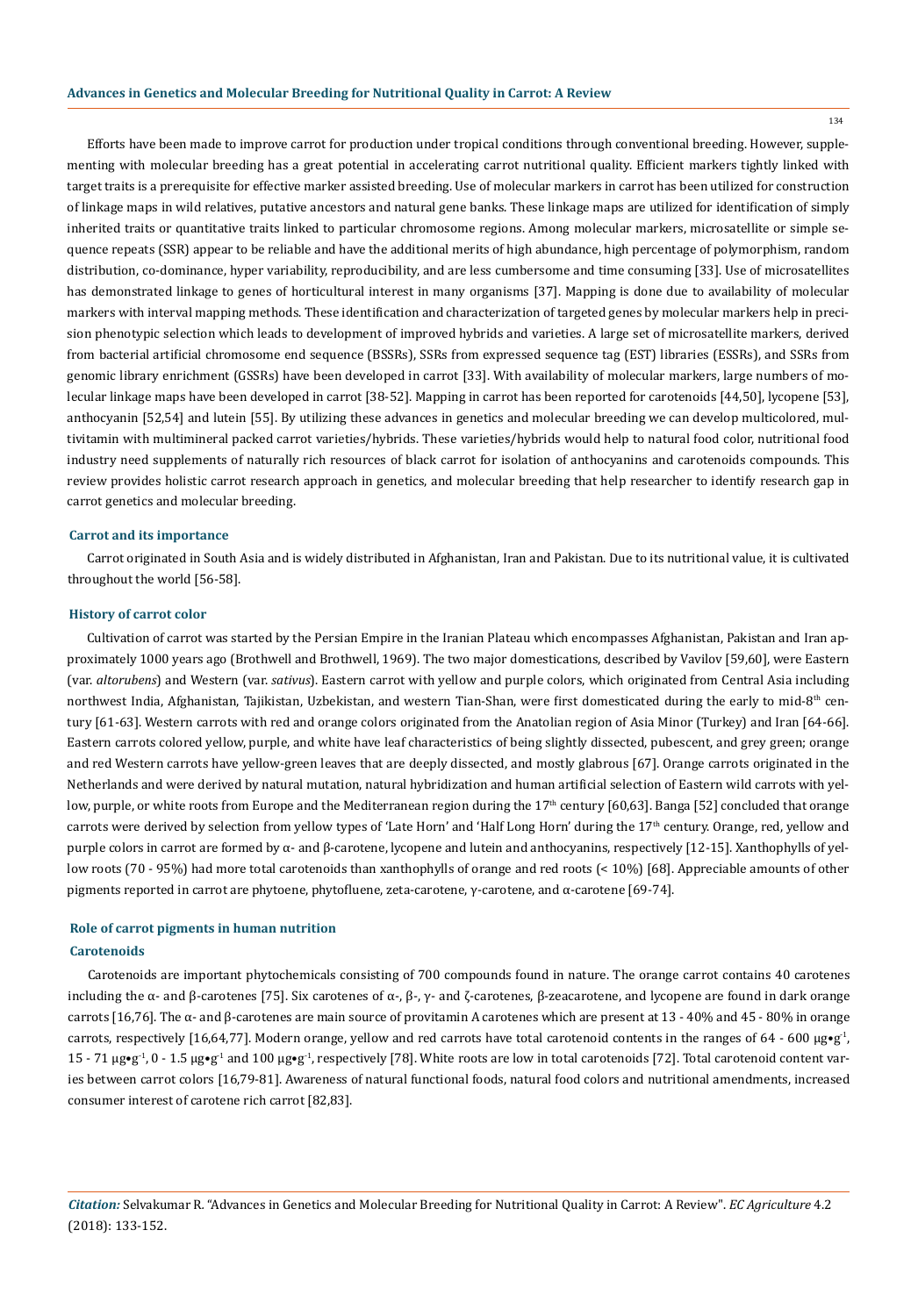# **β-Carotene**

β-Carotene is heterogeneously distributed across carrot roots, and in all yellow, orange, red, and purple color carrots is generally highest in the outer root, or phloem, and lower in the xylem (core) [84]. Carrot roots with high-carotene have high concentrations of β-carotene in the xylem [85].

# **Lutein**

Yellow carrots are a rich source of lutein which has no provitamin activity but plays a role in eye health and protection from macular degeneration [86,87]. It contains low levels of total carotenoids, as well as β-carotene, than do dark orange, orange, purple yellow, red and purple carrots [88,89]. Orange carrots, with a yellow core, contain lutein and α- and β-carotene [90].

### **Lycopene**

Red carrots are source of lycopene which has no provitamin A but protects against cancer [91,92]. Red carrots have higher lycopene concentrations than red tomato and contain appreciable amounts of α-carotene, β-carotene, and lutein [87,88].

#### **Anthocyanin and its importance**

Purple carrots, also called black carrots, have purple phloem and white, yellow or orange xylem. Purple carrots are a potential source of dietary anthocyanins which have been reported to protect against cardiovascular diseases [93,94] and cancer [95,96]. Anthocyanin plays a role in protecting against cell death by acting as monosaccharide transporters and osmotic adjusters [9]. Purple carrots have higher amounts of anthocyanin than purple orange, purple with white core, and orange carrots [97-101]. The structural profile of anthocyanin is comprised of cyanidin-3-(2-xylose-6-glucose-galactoside) (Cy3XGG), cyanidin-3-(2-xylose-galactoside) (Cy3XG), cyanidin-3-(2-xylose-6-sinapoyl-glucose-galactoside) (Cy3XSGG), cyanidin-3-(2-xylose-6-feruloyl-glucose-galactoside) (Cy3XFGG), and cyanidin-3-(2-xylose-6(4-coumaroyl)glucose-galactoside) (Cy3XCGG) [52,102-105]. Organoleptic studies determined that purple carrots were preferred more than orange carrots, although the sweetness of purple carrot was less than orange carrot which has high total sugars. Purple carrots are substitutes for orange carrot in terms of total soluble sugars [5]. Surles.*, et al.* [18] reported that white and orange colored carrot roots were more acceptable than purple, red, yellow carrots and concluded that color group were independently different for flavor and taste. Purple carrots can be commercially exploited for anthocyanin through breeding [52,76,106].

### **Genetic inheritance studies for colour and its nutrition**

Carrot has a wide genetic diversity due its single locus mutations, hybridization of its wild relatives and ancestors, and human selection [107,108]. The allele collection of carrot include dominant alleles such as *A* (α-carotene accumulation), *Io* (intense orange xylem, which may be an allelic form of A),  $L_{_I}$  and  $L_{_2}$  (lycopene accumulation), O (orange xylem, which may also be an allelic form of A) as well as the recessives alleles y (yellow xylem) and *rp* (reduced pigmentation) (Table 1). The three dominant loci *Y, Y<sub>1</sub>*, and *Y<sub>2</sub>* control differential distribution of α- and β-carotene in the xylem and phloem. The Y2 mutant controls low carotene content of storage root xylem (core) in high carotene orange backgrounds [108]. Laferriere and Gabelman [12] demonstrated that in a yellow × white cross, white color was dominant over yellow and controlled by a single dominant gene. They reported that three dominant genes were responsible for absence of pigmentation in white × orange crosses. Light orange color is dominant over orange [68]. Kust [72] postulated three dominant alleles *Y, Y<sub>1</sub>* and *Y<sub>2</sub>* which prevented formation of orange color in root xylem tissue. Buishand and Gabelman [14] characterized effects of series of *Y* alleles on carotenoid content in phloem and xylem. The *Y* and *Y*<sub>2</sub> allele governed white pigmentation of roots which was dominant to orange (yy).

Laferriere and Gabelman [12] hypothesized that a single major gene governed white color of roots of yellow × white crosses and three major genes determined white and orange colors. Further, research studies showed that two major genes were responsible for white and orange colors in yellow ×white cross whereas 4 major genes were involving in an orange × yellow cross for the yellow and orange colors. Imam and Gabelman [69] reported that lemon (light yellow) was dominant over light orange in a lemon × light orange cross whereas light orange was dominant over orange in a light orange × orange cross.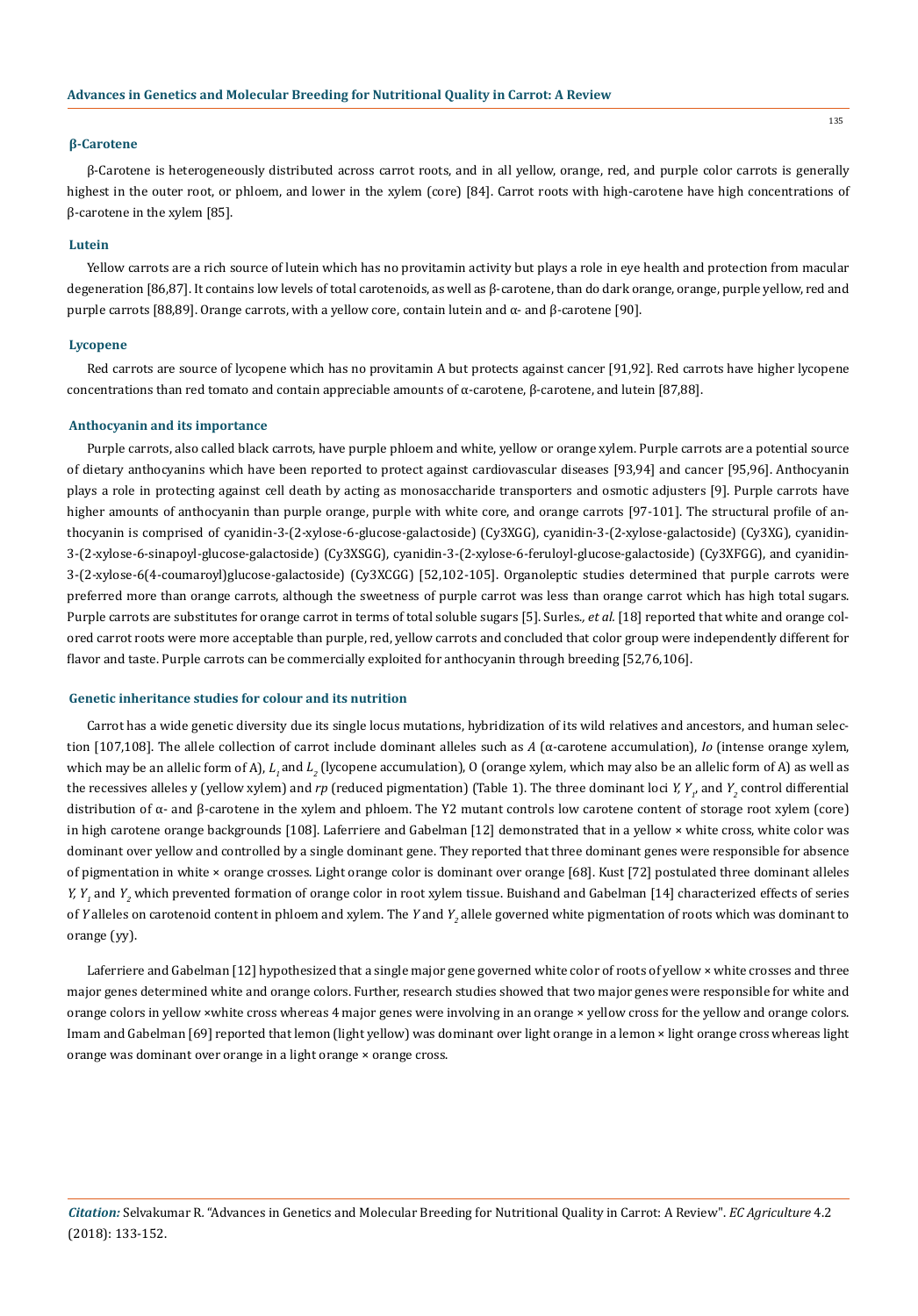| <b>Symbol</b>     | <b>Type of marker</b>                                   | <b>References</b>            |  |  |
|-------------------|---------------------------------------------------------|------------------------------|--|--|
| A                 | $\alpha$ -carotene synthesis ('Kintoki')                | Umiel and Gabelman [13]      |  |  |
| L                 | Lycopene synthesis ('Kintoki')                          | Umiel and Gabelman [13]      |  |  |
| $P-I$             | Purple root (PI 173687)                                 | Simon $[45]$                 |  |  |
| $P-2$             | Purple node (PI 175719)                                 | Simon $[45]$                 |  |  |
| $(P-3)$ , $(P-4)$ | Purple root                                             | Laferriere and Gabelman [12] |  |  |
| Y-l               | Xylem/phloem Carotene                                   | Kust [72]                    |  |  |
| $Y-2$             | Xylem/phloem Carotene                                   | Kust [72]                    |  |  |
| rp                | Reduced carotenoid pigmentation (W266 Wisconsin inbred) | Goldman and Breitbach [110]  |  |  |
| Io                | Intense orange xylem                                    | Kust [72]                    |  |  |
| $\mathbf{0}$      | Orange xylem                                            | Kust [72]                    |  |  |
| rs                | Reducing sugar in root                                  | Freeman and Simon [113]      |  |  |

# *Table 1: Genetics for nutritional traits in carrot.*

Kust [72] described the dominant alleles of the genes *Y, Y<sub>1</sub>* and *Y<sub>2</sub>* control orange color in the xylem which was epistatic to the pigment enhancing genes *IO* and *O*. The orange color of phloem was governed by the pigment enhancing genes *IO* and *O* in equal, or higher, number without dominant alleles (*Y*-) and combinations of these color enhancing genes with the dominant alleles *Y, Y<sub>1</sub>* and *Y<sub>2</sub>*; he suggested that the genetic constitution of white was recessive (*y1y1y2y2ioiooo*).

β-carotene and anthocyanins imparts orange/yellow and purple color to carrot, respectively. Genetic control of carotene synthesis is complex including several enhancer and inhibitor genes. Kust [72] postulated the dominant (Y<sub>2</sub>) locus control can lead to carotene accumulation in carrot xylem core; the recessive (*y<sub>2</sub>*/y<sub>2</sub>) locus conditioned the β- and γ-carotene rich orange xylem core. The dominant heterozygous (Y<sub>2</sub>-) locus determining the xanthophyll-rich yellow and white color in core (xylem) region of temperate carrot [14]. The Y, *y* and *Y2* loci had more influence on amount and distribution of α- and β-carotene in which *Y* locus blocks synthesis of α- and β-carotene as well as xanthophylls; *y*, and  $Y_{2}$  block synthesis of carotenes but not xanthophylls [14].

Umiel and Gabelman [13] studied  $F_2$  populations of orange × red crosses and determined that inheritance of orange color was governed by a single dominant gene which is epistatic to the red color gene. They proposed, based on biochemical analyses, that '*A*' gene for accumulation of α-carotene originated from the orange parent and *'L*' gene for lycopene formation originated from the red parent. Rhodes [109] observed in  $F_2$  populations of a red × light yellow cross the segregation ratio was 15:1 of yellow-orange to red color. He suggested that two dominant genes condition conversion of lycopene to  $α$ - and  $β$ -carotene.

The white, or un-pigmented, roots were conditioned by the recessive gene (rp) which controls β-carotene synthesis. The mutant gene '*rp*' causes a 93% reduction of total carotenoids [110]. Koch and Goldman [111] postulated that the '*rp*' mutant produces more α-tocopherol which is provitamin-E. Because this provitamin-E highly available in animal sources than plants. So this '*rp*' mutant plant produces high vitamin-E along with β-carotene content.

The dominant gene of  $P_i$  confers purple color to roots which is only partially responsible for variation in roots and is hypostatic to the  $P_{_2}$  gene influencing pigmentation in aerial parts of petioles, leaves and floral corolla [108]. Anthocyanin accumulation in carrot phloem is controlled by the  $P$ <sub>1</sub> locus, with purple ( $P$ <sub>1</sub>) dominant to non-purple ( $p$ <sub>1</sub>). The  $P$ <sub>1</sub> and  $Y$ <sub>2</sub> loci are unlinked in  $F$ <sub>2</sub> and BC populations to Eastern carrot germplasm [108]. The purple petiole of 'Tender Sweet' was conditioned by a single dominant gene '*G*', dominant to green '*g*' [112]. Purple color of roots was governed by two complimentary loci in F1 progeny of two non-purple inbreds [12].

The sugar content of carrot is governed by a single dominant gene (*Rs*). These genes express more reducing sugars of glucose and fructose in *Rs*/- plants in contrast to *rs/rs* plants which produce more sucrose [113]. Broad sense heritability estimates have been determined for total dissolved solids (40 - 45%) [114]. The *rs/rs* mutant plants have carrot invertase enzyme which block the function enzyme [115]. This play an important role to understand reducing sugar phenotype plant, thus, helps to bred total soluble solids rich carrot cultivars.

*Citation:* Selvakumar R*.* "Advances in Genetics and Molecular Breeding for Nutritional Quality in Carrot: A Review". *EC Agriculture* 4.2 (2018): 133-152.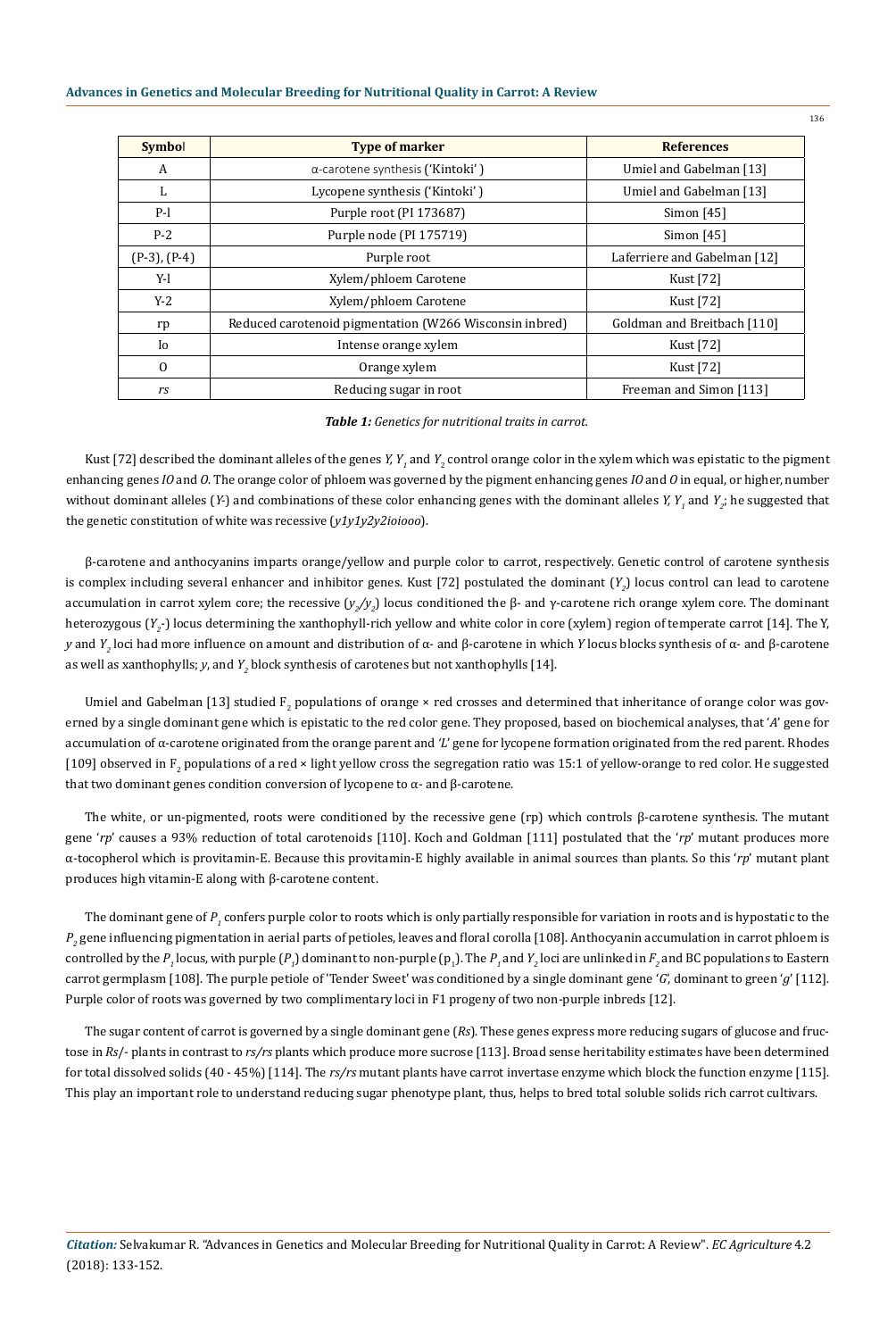#### **Molecular markers**

Molecular marker tools are essential for genetic analyses and manipulation of horticultural traits and have been used to improve traits by fingerprinting of elite genetic stock, genetic diversity analyses, and selection for difficult traits with neutral environment. Use of molecular marker technology, and their greatest potential application, appears to accelerate the rating of selection for suitable genetic phenotypes and mapping for simply inherited traits, as well as quantitatively inherited complex traits which perfectly place interacting genes that govern complex traits. Genetic mapping is the first step in manipulation of targeted genes. Potential and effective marker assisted introgression and/or selection would be helpful for identifying better recombinants over traditional breeding. Morphological, biochemical, and molecular marker systems are used across families, and it would be helpful to have more genetic information applicable in high through-put technology, and comparative and structural genome biology. Functional molecular markers have identified new vistas in genomics assisted crop improvement.

A powerful DNA marker is easy to detect, highly polymorphic, and distributed across the genome at random. There exist the DNA markers Restriction Fragment Length Polymorphism (RFLP), Random Amplified Polymorphic DNA (RAPD), Amplified Fragment Length Polymorphism (AFLP), Cleaved Amplified Polymorphic Sequences (CAPS), Sequence Tagged Sites (STS), Simple Sequence Repeats (SSRs), Expressed Sequence Tags (ESTs), Diversity Arrays Technology (DArT), and Single Nucleotide Polymorphism (SNPs). The earliest DNA marker system, the RFLP proved to be useful, but its development and utilization is laborious, time-consuming, expensive and not suitable for high throughput automation. For these reasons, PCR-based markers such as RAPD, AFLP, ISSRs, SSRs, CAPs, SNPs and their derivatives have become popular for molecular genetic studies [21]. Of the PCR based markers, SSR markers quickly became the one chosen for plant and animal genomes because of the small sample size (genomic DNA) requirement for analysis and their suitability for automation and high-throughput [116,117].

#### **Molecular markers and their importance**

The high amount of DNA diversity in plants is identical in their DNA sequences. The DNA sequence variation between 2 organisms have been detected in restricted genomic DNA of plants and RFLP paved the way for development of various molecular markers [118]. Advanced molecular marker systems changed genetic analyses and led to construction of whole genome linkage maps in plants [119]. These maps were applied in downstream applications such as gene cloning, genome analyses and marker assisted selections in crops [119,120]. With potential use of molecular marker systems, it is possible to transfer targeted genes and introduce novel genes from related species into cultivated varieties with desirable traits in a short period of time [121]. Molecular markers detect unambiguous, single-site genetic differences that can easily be scored and mapped in most segregating populations. It is not difficult in populations of most crop species to identify and map 10 - 50 segregating molecular markers per chromosome pair [122]. These molecular markers can accelerate the breeding via improvement of new varieties and backcross gene transfer assisted with marker and pyramiding of desirable alleles in a directed manner that would not be practical with conventional phenotypic selection procedures. Polygenic complex traits are readily established relationships between crop species that were difficult to analyse in conventional plant breeding [121]. The ability to map genes contributing to variation in complex traits with enough accuracy to be useful for plant breeding applications is possible through development of comprehensive molecular marker-based genetic linkage maps [30].

#### **Application of molecular markers in carrot improvement**

Carrot has a good deal of genetic diversity because it originated in different parts of the world. The genetic germplasm of carrot has been studied and classified based on morphologic and phenotypic difference. The high level of phenotypic plant to plant variation has been detected with genetic molecular markers within wild relatives, putative ancestors, cultivated genotypes and open pollinated cultivars. Genetic and molecular markers have been studied in derived populations in self-pollination of heterozygous carrot [39,41]. Genetic, and gene dispersal, studies have used crosses of wild carrot, cultivated carrot, land races, and open populated cultivars and shown the evaluation of genetic diversity and distinguished parent partners [123,124]. Molecular marker studies examined the relationship of carrot diversity. These molecular studies resulted in various taxonomic relations between geographical groups and carrot germplasm which will provide a holistic view of application of molecular marker systems by examining random molecular markers such as isozymes [125,126]; random amplified polymorphic DNA (RAPD) [127-132]; amplified-fragment length polymorphism (AFLP) [131,133,134]; amplication of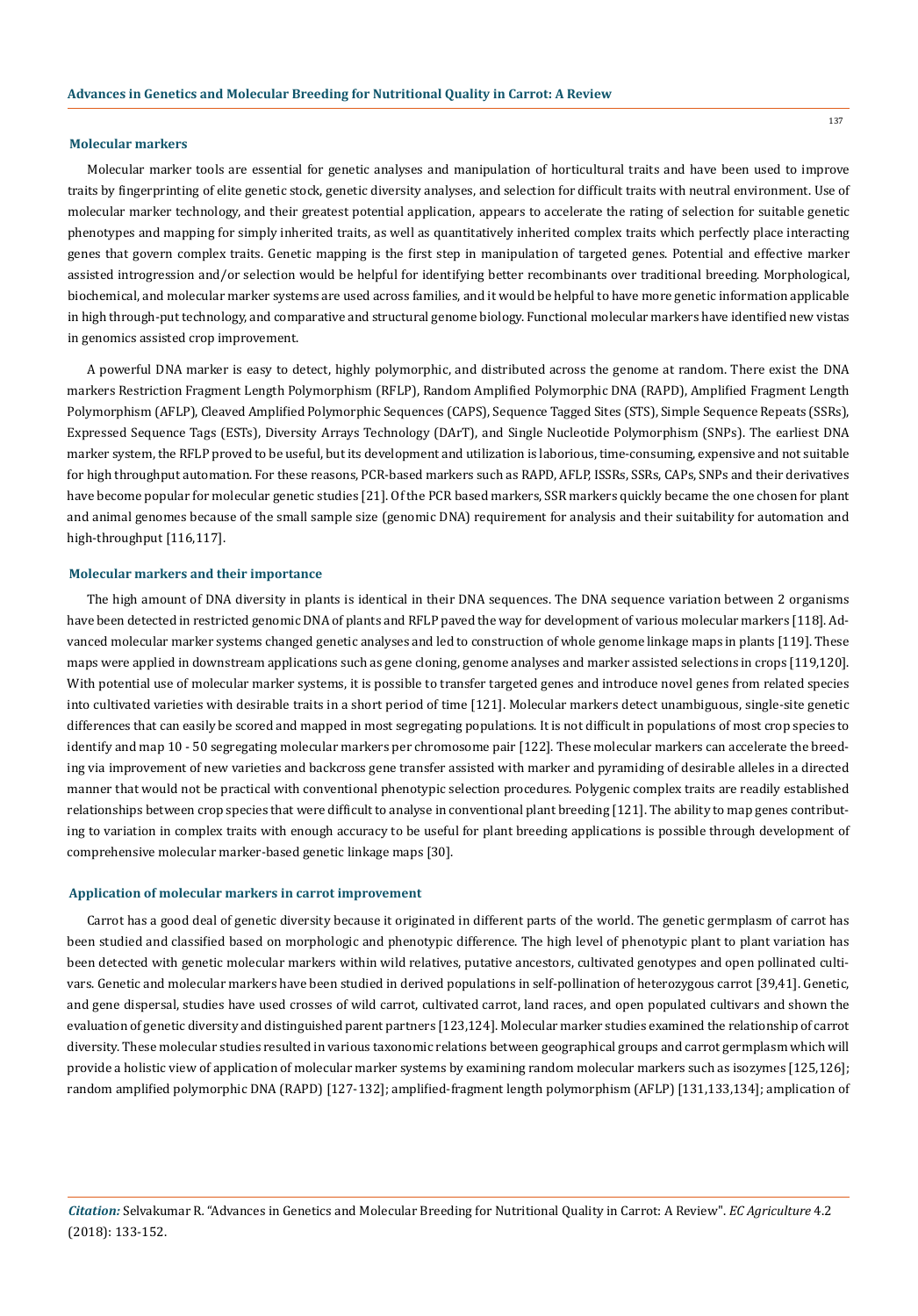microsatellite polymorphic loci (SAMPL) [44-45], inter-simple sequence repeat (ISSR) [133,135], single nucleotide polymorphism (SNP) [34,51], universal rice polymorphic (URPs) [135] and simple sequence repeats (SSRs) [33] (Table 2). This broad section will great scope of importance and various utilization of molecular markers. These developed carrot markers can be successfully utilized for nutritional rich carrot varieties. Thus, will help to find suitable marker for nutritional traits.

| <b>Genome Investigated</b> | <b>Type of marker</b>         | <b>References</b>              |  |  |
|----------------------------|-------------------------------|--------------------------------|--|--|
| $m$ t, $cp$                | <b>RFLP</b>                   | De Bonte., <i>et al.</i> [168] |  |  |
| Nuclear, cp                | Isozyme                       | Matthews and Widholm [169]     |  |  |
| Mt                         | Restriction fragment patterns | Ichikawa., et al. [136,137]    |  |  |
| Nuclear                    | Isozyme                       | St. Pierre., et al. [125,126]  |  |  |
| Мt                         | <b>RFLP</b>                   | Ronfort., et al. [170]         |  |  |
| Мt                         | <b>RFLP</b>                   | Bowes and Wolyn [142]          |  |  |
| Nuclear, mt                | RAPD, AFLP                    | Nakajima., et al. [131]        |  |  |
| $m$ t, $cp$                | <b>RFLP</b>                   | Vivek and Simon [44]           |  |  |
| Nuclear                    | AFLP                          | Shim and Jørgensen [134]       |  |  |
| Nuclear, <i>mt</i>         | AFLP, ISSR                    | Bradeen., <i>et al.</i> [133]  |  |  |
| Nuclear                    | URP, RAPD, ISSR               | [hang., $et$ al. [135]         |  |  |

*Table 2: Used molecular markers in Daucus genetic diversity.*

Molecular evaluation of fertile, petaloid and brown anther cytoplasm were analyzed using mitochondrial fragments, and protein products, which exhibited different patterns and yield *atpA* specific gene [136-140]. Use of inter- and sub-specific crosses produced new cytoplasmic male sterility (CMS) systems [141]. The marker system great helps to understand the nutritional linkage with cytoplasmic male sterile lines of carrot.

The AFLP marker of P3B30XA is loosely linked to the *Rs* gene [44-45]. The 8 linkage groups, with an average distance of 13.1 cm, were constructed using 10 isozyme loci, 14 RFLPs, 28 RAPD markers and 6 isolated RFLP probes isolated from PCR fragments [41]. These molecular marker can be successfully utilized for screening of total soluble solids in various carrot genetic resources.

The 109 point molecular linkage map for phenotypic loci (*P<sub>1</sub>, Y<sub>2</sub>* and *Rs*) of carrot (*D. carota L. ssp. sativus*) were constructed using 6 RFLPs, two RAPDs, 96 AFLPs and 2 selective SAMPL marker with polymorphism of 36, 20 and 42%, respectively. The total length of the saturated map was 534.4 cm with space of 4.9 cm. The marker size of AFLP P6B15 was 1.7 cm from P1, AFLP-P1B34 was 2.2cM from Y2, and AFLP-P3B30XA was 8.1 cm from *Rs* [44,45]. The molecular map was constructed using phenotypic loci, isozymes, RFLPs and RAPDs and 4 selfed (S1) carrot plants resulting in 5 - 8 linkage groups with 1926 markers in each map [41]. These markers can be utilized for black, yellow and reducing sugar phenotypic carrot. Thus, will helps to further dissection of nutritional characters viz., anthocyanin, lutein and total soluble sugars.

Bowes and Wolyn [142] reported that three male fertile carrot lines and 6 petaloid male sterile carrot lines originated from geographical locations exhibited clear restriction patterns of mitochondrial genomes. The phenotype (*phen1/phen1*) of annual flowering carrot were mapped using morphological markers along with RAPD, RFLP and isozyme markers. The genetic constitution of *phen1/phen1* was characterized and described as small, dark green, curled leaves, regular annual flowering without vernalization and roots appeared to be normal [41]. The phenotypic marker could great help to find differentiation of morphological and phonological characterization of carrot.

Nakajima., *et al.* [131] characterized 5 species of carrot which includes 7 carrot (*D. carota* ssp. sativus) cultivars/inbred lines, 6 wild species differentiated by both R used RAPD and AFLP. Vivek and Simon [45] identified 8 cultivated and 8 wild species relations were under 4 sections different from the conventional classified 5 sections by Sáenz Laín [143]. Nakajima., *et al.* [131] demonstrated, using AFLP markers, that 2 Japanese derived carrot cultivars were more closely related with wild carrot than European derived carrot. Bradeen., *et al.*  [133] postulated that 4 wild carrot species were classified under 1 cluster of carrot species using of AFLP and ISSR markers. The 6 domi-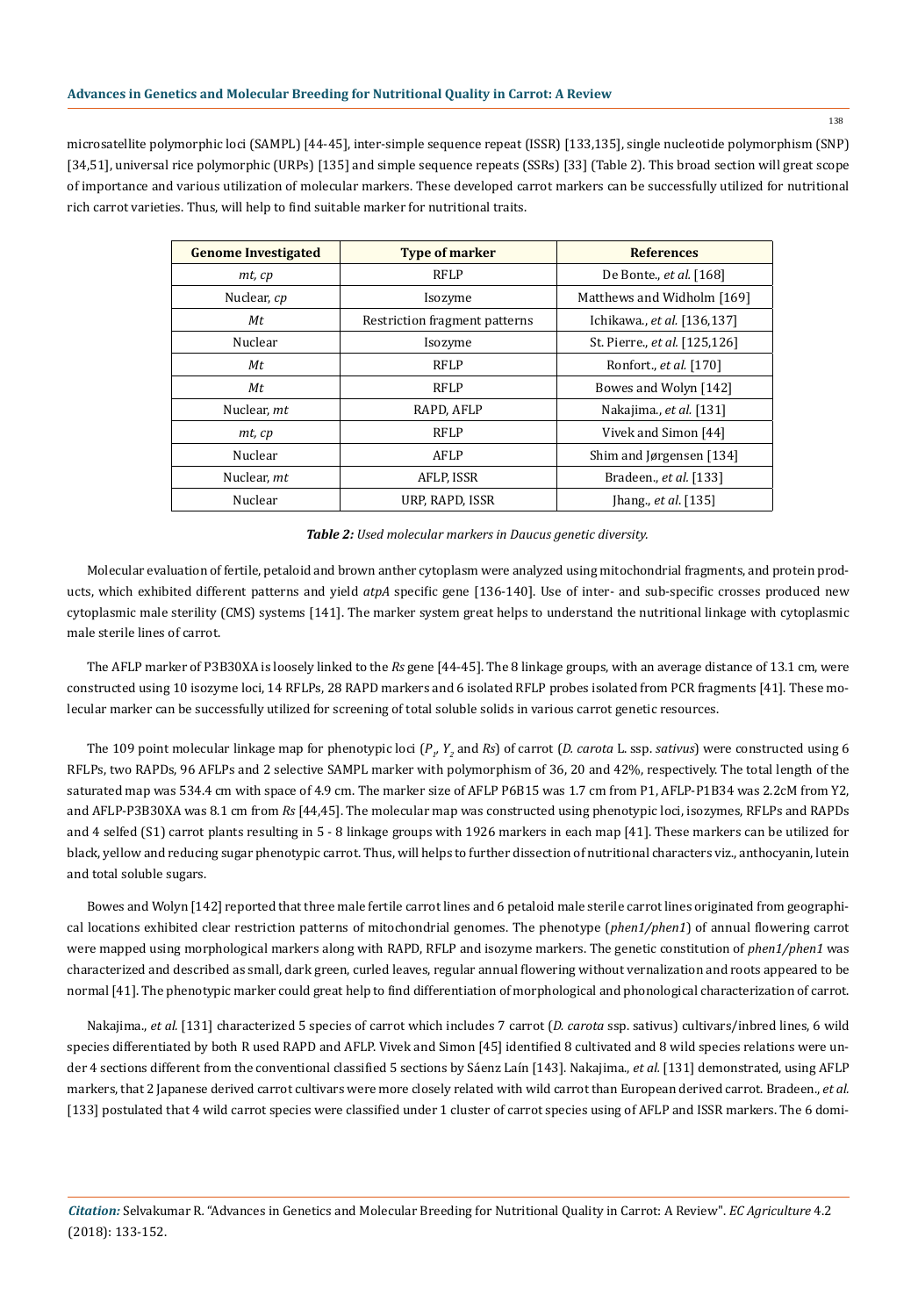nant RAPD markers were identified to distinguish male-fertile and cytoplasmic sterile lines of carrot and these markers has been cloned and the end sequence characterized [130]. This interspecific hybridization and molecular markers would help to isolation of targeted nutritional genes from purple, orange, yellow and red carrot.

Vivek and Simon [44] mapped the reducing sugar phenotype (*Rs*), marker size 8.1 cm to 1 end of the linkage group C which is away from an AFLP marker but was genetically unlinked to  $Y_{_2}$  and  $P_{_1}$  [108]. The successful transfer of  $R$ s gene through marker assisted selection has occurred [144]. The gene for resistance to root knot nematode was closely linked to a RAPD marker with a size of 6.5 cm [40]. The RFLP and RAPD marker can be successfully utilized for characterization of different colour of carrot. Moreover it will help to understand the reducing sugar, yellow and purple phenotypic linkage group thus led to dissect the nutritional traits of carrot.

AFLP polymorphic markers were successfully used for varietal purification and identification of geographic origin of wild carrot populations [134]. Grzebelus., *et al.* [127] identified genetic heterogeneity within and between carrot inbred lines by using 8 AFLP markers. These markers were successfully used to test purity of 8 F1 hybrids generated from 4 inbred lines including male sterile lines and maintainer lines of carrot. This AFLP marker could help to purify the varietal distinction, true hybridity test and screening and discarding of varietal duplication in carrot.

Robison and Wolyn [145] mapped more than 20 genes, and pseudogenes, on the CMS carrot mitochondrial genome using carrot mitochondrial gene fragments derived from other plant species. The identified distance was 255 kb size and the genes *cox1*, *cox2*, and *atp8* were reversibly located on subgenomic circular DNA molecules associated with repeated mitochondrial genome regions. Two contrasting unrelated carrot  $\bm{{\mathsf{F}}}_2$  populations, having the same identity and size, were mapped using the same linkage group using AFLP markers [124]. This contrasting mapping population's programme will give great idea to generation of recombinant inbred lines and backcross inbred lines in carrot. Furthermore, it will give conceptualization of isolating the nutritional important genes.

Carrot genetic diversity analysis was accomplished using AFLP, ISSR and 2 SCAR markers closely linked to root color (Y<sub>2</sub>), nematode resistance (*Mj-1*) and a chloroplast-specific conditioning genes in 124 carrot accessions [133]. There were differences between wild and cultivated accessions at a high molecular level and non-structured. Bach., *et al*. [146] studied variation between male fertile and sterile cytoplasm using RFLP markers in which 17 markers described a diverse mitochondrial genome and its applicability in carrot germplasm. They identified tightly linked RFLP markers associated with 6 conserved genes in the male fertile (K831B) and the petaloid male sterile line (K826A). Cytoplasmic male sterility markers were closely associated with MADS box genes which is homologous to GLOBOSA and DEFICIENCS [147]. Two molecular maps were constructed by Westphal and Wricke [38] and Vivek and Simon [44] for disease controlling locus. A resistance locus to the nematode *M. hapla* was identified using 200 marker isozymes, RFLP, RAPD, AFLP, RAMP and microsatellite markers derived from *D. carota* subsp. *azoricus* [148]. These various molecular markers can be utilized for temperate and tropical carrot genetic resources. It will help to find the close linkage of nutritional genes, thus led to nutra-rich carrot genotypes.

Jhang., *et al.* [135] studied genetic variability in 40 indigenous lines of subtropical carrot using 16 ISSRs, 10 URPs, 16 RAPD and 6 SSRs. The 48 markers were amplified to a size of 200 - 3500 bp in ISSR, RAPD and URPs and 100 - 300 bp in SSR markers. They demonstrated that ISSR and URPs can be successfully used in genetic diversity analysis of tropical carrots.

# **Developing a mapping population**

The most important steps for construction of linkage maps with molecular markers are those made in developing mapping populations. The most important criteria for successful mapping are selection of parents for crossing, the size of the mapping population, how crosses are advanced, and which generations is used for molecular marker and phenotypic analyses [26]. Santos and Simon [50,123,124] described procedures used for development and multiplication of carrot mapping populations, parent of mapping populations used, and targeted traits for which they might be used for mapping. Linkage maps of crop species are often constructed with segregating populations, i.e.  $F_2$  populations or backcrosses.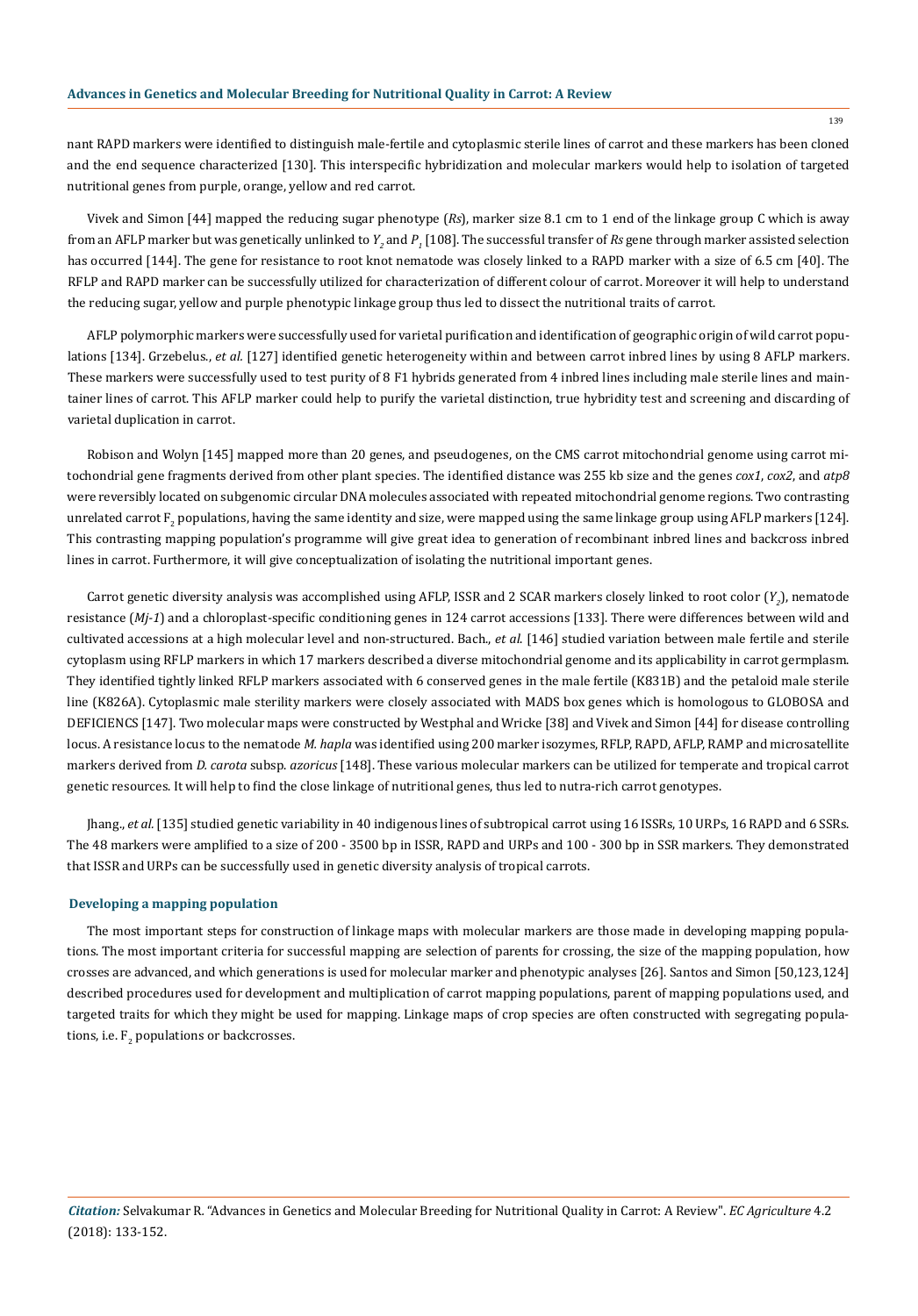#### **DNA polymorphisms among parents**

Higher detectable DNA sequence polymorphism between parents is sufficient for genetic mapping [149]. In many allogamous species any cross that does not involve related individuals will provide sufficient polymorphism for mapping. Natural inbreeding crop species have low levels of sequence variation and it is a challengeable to find DNA polymorphism [23]. The requirement for sufficient DNA sequence polymorphism may preclude use of DNA markers in some narrow-based crosses [26]. Electrophoresis systems capable of separating DNA molecules with only a single base pair change [150] provide better methods for uncovering polymorphisms within narrow-based crosses, probes based on minisatellites [151], or simple repeated tetra-nucleotide motifs [152], can uncover polymorphisms between closely related individuals. Because these are so variable at the DNA sequence level, these sequences are likely to eventually provide markers useful for mapping in narrow-base crosses [153-155].

# **Choice of segregating population**

Selection of suitable parents to generate genetic populations is an important step in the construction of a linkage map. The type of genetic populations differ. The simplest are  $\mathrm{F}_2$  populations derived from a true  $\mathrm{F}_1$  hybrid, and their backcross populations. For most plant species, these types of populations are easy to construct, although sterility in the  $\mathrm{F}_1$  hybrid can limit some combinations of parents, particularly in wide crosses. The major drawback to  $\mathrm{F}_2$  and backcross populations is they are ephemeral that is for seed derived from selfing the resulting individuals will not breed true. Westphal and Wricke [39] described advanced generation progeny-based phenotyping of S1 genotyped individuals. Schulz., *et al.* [41] and Westphal and Wricke [39] described methods for developing and maintaining a carrot mapping population based on S1 plants derived by selfing; a single  $\boldsymbol{{\rm F}_1}$  plant that will provide an "immortal" mapping population available for several seasons. Similar types of inbred lines utilized for generating  $\mathrm{F}_2$  populations, can be used for linkage mapping with many of the same advantage of S<sub>1</sub>s [45,50]. Use of inbred populations, comprised of recombinant inbred lines [RILs], derived from individual F<sub>2</sub> plants are excellent to provide more permanent mapping resources [156].

# **Computer software for genetic linkage mapping**

MAPMAKEREXP is linkage analysis software for constructing primary linkage maps of markers segregating in experimental crosses. It performs full multipoint linkage analysis for dominant, recessive, and co-dominant markers in backcrosses,  $\bm{{\rm F}_2}$  and  $\bm{{\rm F}_3}$  (self) intercrosses and recombinant inbred lines [157-159].

## **Linkage mapping in carrot**

A primary genetic map, consisting of easily scored polymorphism marker loci spaced through a genome, is an essential prerequisite to genetic studies in any organism. Saturated linkage maps are essential for genetic studies using quantitative trait mapping, markerassisted selection, and positional gene cloning. It has been possible to construct linkage maps only in intensively studied organisms, such as bacteria, yeast or fruit flies, in which many visible mutations were available as genetic markers. This limitation has been overcome with development of many molecular marker techniques allowing visualization of existing polymorphism at the DNA level. Linkage mapping put marker loci (and QTLs) in order, indicating relative distances between them, and assigning them to linkage groups on the basis of recombination values from all pair-wise and 3-point combinations. The first linkage map of the human genome based on molecular markers [160] fuelled development of molecular marker-based genome maps in other organisms.

High saturated genetic linkage maps of carrot were developed by precise application of genetic markers [39-49,51,123,124,133]. These maps include isozymes, RFLPs, RAPD, microsatellites, SNPs, ISSRs, SAMPLs and morphological markers. Most of the maps have no markers in common and cannot be compared. Six linkage groups were developed using 2 populations of 'B493 × QAL' and 'Brasilia × HCM BA' with 2 codominant markers and 28 sequenced dominant AFLP [50]. This markers would be used in high carotenoids carrot lines. Development of PCR are limited due its small number based markers in carrot which are useful in comparing distantly related populations [39-41].

The first molecular linkage map of carrot was constructed using isozyme markers in backcross populations generated from self-pollinated (S1) carrot lines [39]. Westphal and Wricke [39] postulated that RFLP and RAPD markers could be more effective for construction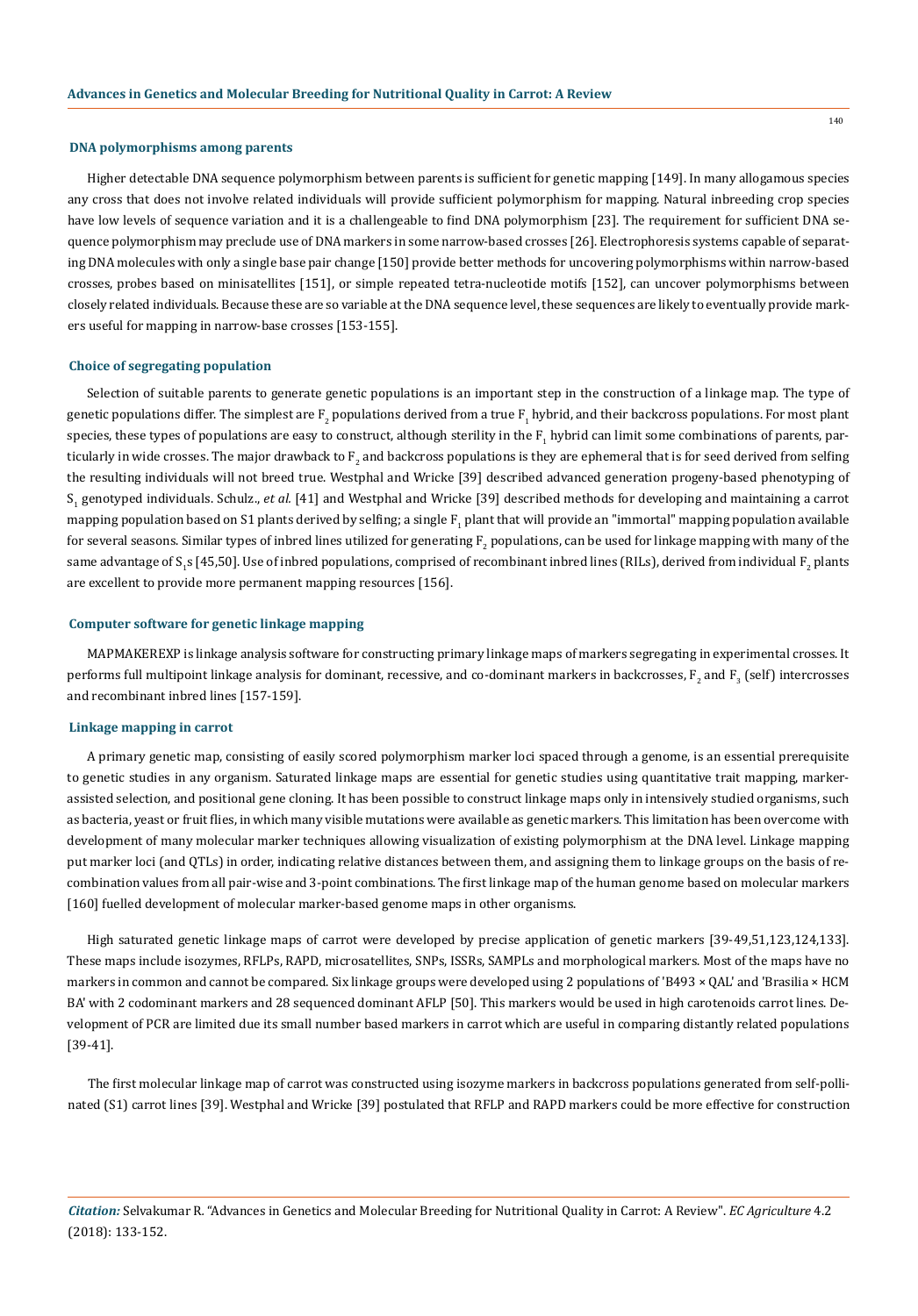of linkage maps in carrot. Schulz., *et al*. [41] completed the linkage map using 4 S1 populations derived from three carrot cultivars viz., Finae, Primatoe, and Gustoe which had 10 isozyme, 14 RFLP, and 28 RAPD markers in 70 individuals and resulted in 8 linkage group with a distance of 13.1 cm. Westphal and Wricke [38] expanded the linkage map with 200 markers of AFLP, microsatellites, isozyme, RFLP and RAPD using the same mapping populations. RAPD and AFLP marker system were used to determine genetic diversity of *D. carota* and indicated that cultivated carrot were discriminated from wild *D. carota* [131].

A 109-point linkage map was constructed for phenotypic loci (P<sub>1</sub>, Y<sub>2</sub>, and Rs) of carrot using 6 RFLP, 2 RAPDs, 96 AFLPs, and 2 SAMPL providing 36, 20 and 42% of polymorphism for RFLP probes, RAPD primers, and AFLP primers, respectively. The phenotypic character of purple pigmentation (P<sub>1</sub>), white colored roots (Y<sub>2</sub>) and reducing sugar (Rs) were closely linked to AFLP markers P6B15, P1B34 and P3B30XA at distances of 1.7 cm, 2.2cM and 8.1cM, respectively [45]. This markers strategy can be utilized for screening four different contrasting carrot phenotypes,

Bradeen and Simon [43] constructed 6.6 cm size of 6 AFLP marker which were tightly linked to the Y2 locus. The markers were cloned and sequenced and were 264 bp in size. The sequence of a 2 kb fragment were developed using sequenced AFLP markers and an  $Y_{_2}Y_{_2}$  allele parent to characterize the  $y_{_I\!I}$  parent as a template for inverse PCR. These resulted in a 310 bp size of codominant marker for  $Y_{_2}$  allele (172 bp size of  $Y_2$  maker +138 bp indel) which could be utilized for identification of the  $y2$  allele parent.

The  $\rm F_2$  mapping population of 'B9304 × YC7262' were utilized with size of 103 plants for construction of a linkage map using of 106 markers which included 96 AFLPs, 6 RFLPs, 2 RAPDs and 2 microsatellite derived markers. The resulting 11 linkage groups were composed of 5 to 15 markers of 524.1 cm in length with an average distance of 4.9 cm. The estimate of carrot genome size was 900 cm from this map [44]. This linkage group would be great help to understand the linkage group with targeted traits. Thus similar approach can be successfully utilized for development of mapping population as well as mapping for targeted nutritional traits.

Reducing sugar (*Rs*) type were mapped into C group linkage with an AFLP marker of the size 8.1 cm. The *Rs* gene was distantly unlinked with  $Y_{_2}$  and  $P_{_1}$  [44,108]. This linkage group can be useful and applicable for the traits of total soluble solids as well as purple phenotype.

Santos and Simon [123] demonstrated that 84% of AFLP markers of a common size generated from the same F2 mapping populations shared greater than 91% of the DNA sequence identity. For map merging, 28 AFLP markers and 2 PCR markers, common to both mapping populations, were used to construct a mapping framework upon which additional, population-specific markers were placed.

A linkage map was constructed using  $\text{F}_2$  mapping populations of 'B493 × QAL' and 'Brasilia × HCM' with an AFLP marker in the combinations of the *EcoRI/MseI* and *PstI/MseI* restriction enzymes. The PCR based codominant markers were used in the 2 populations. The merged linkage group length was from 68.9 cm (20 markers) to 117.6 cm (27 markers) and average distance was 3.75 cm [50]. Just., *et al.*  [51] stated that in the carotenoid biosynthetic pathway, 22 carotenoid genes were identified in 8 of 9 linkage groups in the carrot genetic linkage from populations of orange × white carrot. They isolated 24 putative genes and 2 co-localized QTL for carotenoid accumulation utilizing available sequence information of carrot and other plant species.

The genetic linkage map was constructed using an  $F_2$  mapping population of wild carrot QAL (*D. carota* subsp. *carota*) and B493 (D. carota subsp. *sativus*). These detailed genetic maps were assigned to 250AFLP markers and supplemented with gene-specific size, SNP, DcMaster and Krak transposon insertion sites. The saturated genetic map is currently comprises of 381 markers with a genome size of QAL and B493 which were 1,242.0 cm and 1,474.7 cm, respectively [51,123,124,127].

A total 440 of GSSRs, ESSR and BSSRs were developed for carrot genomic distribution, linkage mapping, genetic diversity analysis and marker transferability across the Apiaceae. Using these markers, 9 linkage groups were constructed distributed by wide SSR [33,52]. This markers would play a vital role and substitute for future carrot molecular breeding compared with other markers.

### **QTL mapping studies in carrot**

Development of molecular marker technologies and use of markers in detecting and mapping quantitative trait loci is a powerful approach to be used to study genetic and phenotypic bases of complex traits [21,161-163]. If individual genetic components associated with a complex trait can be identified, research can focus on the function of each locus independently without confounding effects of other segregating loci [163].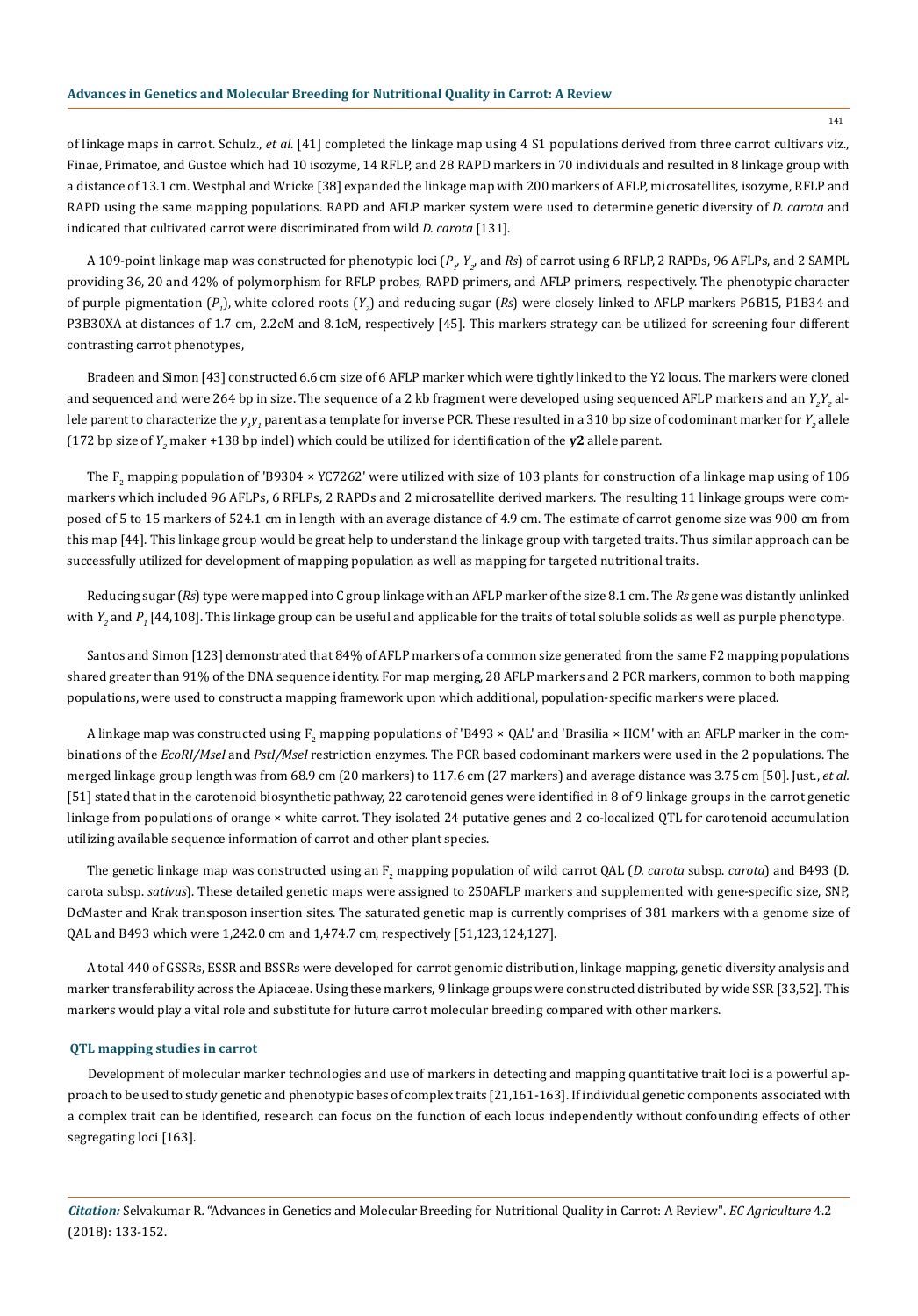| <b>Size and Type</b><br>of Mapping<br>population | <b>Parental Lines</b>   | <b>Mapped Markers</b>        | <b>Total No.</b><br><b>of</b><br><b>Markers</b> | No. of<br><b>Linkage</b><br><b>Groups</b> | <b>Map Length</b><br>(cM) | <b>References</b>            |
|--------------------------------------------------|-------------------------|------------------------------|-------------------------------------------------|-------------------------------------------|---------------------------|------------------------------|
| S <sub>1</sub>                                   | Various                 | Isozyme (12)                 | 12                                              | $\overline{4}$                            | 114.0                     | Westphal and<br>Wricke [39]  |
| $\geq 70$ S <sub>1</sub>                         | 4 Populations           | RFLP (14)                    | 58                                              | $5 - 8$                                   | 151.3 - 283.5             | Schulz., et al.<br>$[41]$    |
|                                                  | (a) cv. Finaê $\otimes$ | RAPD (12)                    |                                                 |                                           |                           |                              |
|                                                  | (b) cv. Primatoê ⊗      | Isozyme (10)                 |                                                 |                                           |                           |                              |
|                                                  | (c) cv. Gustoê ⊗        | RAPD Probes (6)              |                                                 |                                           |                           |                              |
|                                                  | (d) cv. Gustoê ⊗        | Morphological (1)            |                                                 |                                           |                           |                              |
| $\geq 70$ S <sub>1</sub>                         | 4 Populations           | RFLP (unspecified)           | $\sim$ 200                                      | 9                                         | Unspecified               | Westphal and<br>Wricke [38]  |
|                                                  | (a) cv. Finaê $\otimes$ | RAPD (unspecified)           |                                                 |                                           |                           |                              |
|                                                  | (b) cv. Primatoê ⊗      | Isozyme (unspecified)        |                                                 |                                           |                           |                              |
|                                                  | (c) cv. Gustoê ⊗        | AFLP (unspecified)           |                                                 |                                           |                           |                              |
|                                                  | (d) cv. Gustoê ⊗        | Microsatellite (unspecified) |                                                 |                                           |                           |                              |
|                                                  |                         | Morphological (1)            |                                                 |                                           |                           |                              |
| 103 $F2$                                         | B9304 × YC7262          | AFLP (96)                    | 109                                             | 11                                        | 534.4                     | Vivek and Simon<br>$[44]$    |
|                                                  |                         | RFLP(6)                      |                                                 |                                           |                           |                              |
|                                                  |                         | Morphological (3)            |                                                 |                                           |                           |                              |
|                                                  |                         | RAPD(2)                      |                                                 |                                           |                           |                              |
|                                                  |                         | Microsatellite (2)           |                                                 |                                           |                           |                              |
| F <sub>2</sub>                                   | 2 Populations:          |                              |                                                 |                                           |                           | Santos and<br>Simon [123]    |
| 183 $F2$                                         | (a) $B493 \times QAL$   | AFLP (250)                   | 250                                             | 9                                         | 1114.0                    |                              |
| 160 $F2$                                         | (b) Brasilia × HCM      | AFLP (287)                   | 287                                             | 9                                         | 1188.0                    |                              |
| Merged                                           | Pops $(a) + (b)$        |                              | 138                                             | $6 (+3 un-$<br>merged)                    | 517.6                     |                              |
| F <sub>2</sub>                                   | QAL and 493             | SSR                          | 300                                             | 9                                         | 144 - 433 bp              | Cavagnaro., et al.<br>$[33]$ |
|                                                  |                         | 156 GSSRs                    |                                                 |                                           |                           |                              |
|                                                  |                         | 144 BSSRs                    |                                                 |                                           |                           |                              |
| 72 $F_{2}$                                       | $B7262 \times B493$     |                              |                                                 |                                           |                           |                              |
|                                                  |                         |                              |                                                 |                                           |                           |                              |

Bradeen and Simon [43] identified 6 AFLP markers linked to the Y2 locus with a distance of 2.8 and 15.8 cm from 103  $\rm F_2$  populations of a cross of 'B9304 × YC7262' which segregated for core color using bulked segregate analysis [164]. Vivek and Simon [44] identified a single AFLP marker from the Y<sub>2</sub> locus and assigned it to linkage group B with a size of 2.2 cm using these populations. They identified horticulturally important QTLs through segregation analysis.

Santos and Simon [123] mapped 287 AFLP markers using 160 F2 populations of the 'Brasilia × HCM' cross of medium orange color and high carotene. The markers were associated with α- and β-carotene, lycopene, and the precursors ζ-carotene and phytoene QTL conditioning each trait measured. In total, 8, 3, 1, 4 and 5 QTLs were detected for α-carotene, β-carotene, lycopene and the precursors ζ-carotene and phytoene which accounted for 40, 20, 7.2, 16.3 and 28%, respectively, of total phenotypic variation; QTLs of 'Brasilia' and 'HCM' exhib-

*Citation:* Selvakumar R*.* "Advances in Genetics and Molecular Breeding for Nutritional Quality in Carrot: A Review". *EC Agriculture* 4.2 (2018): 133-152.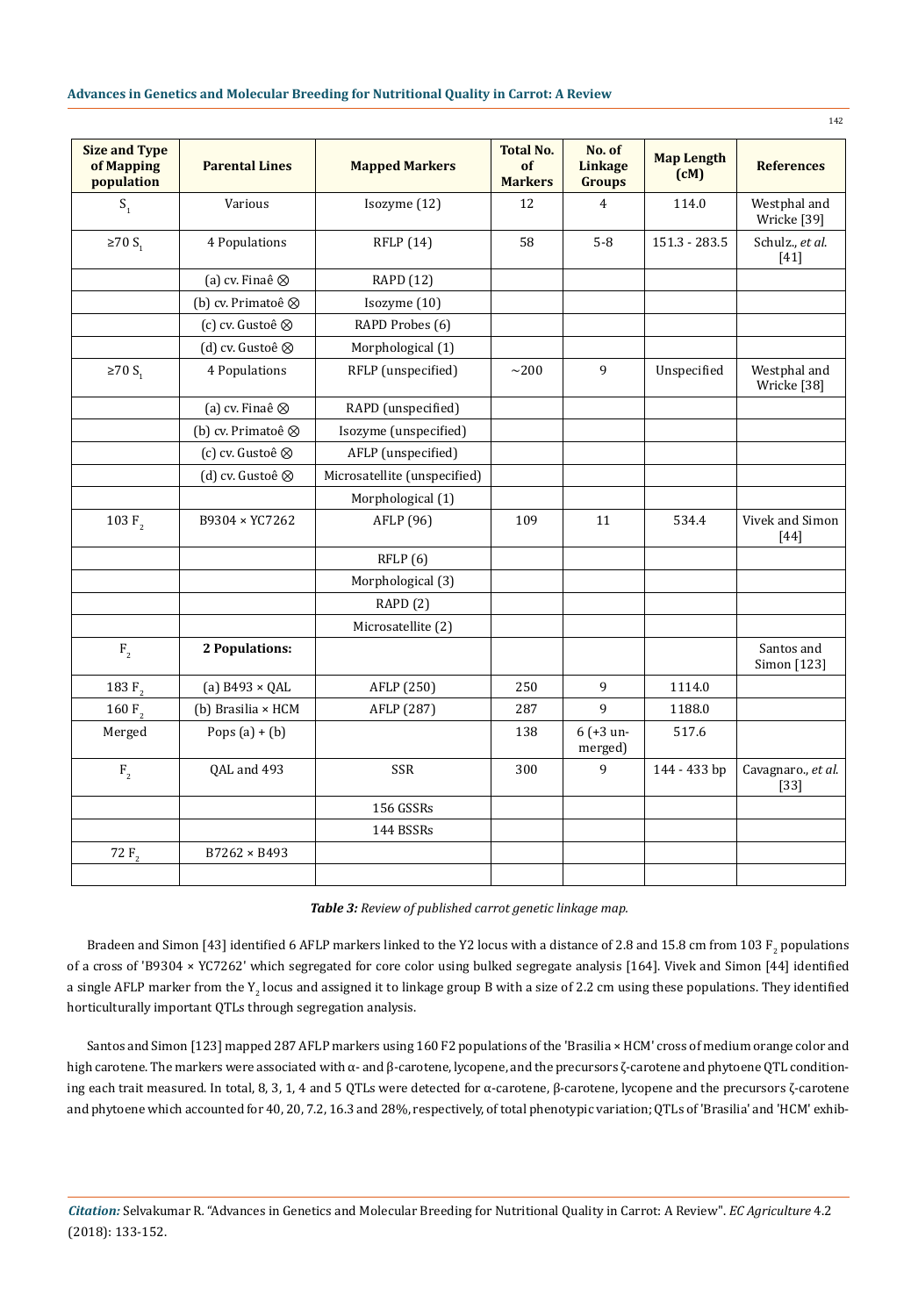ited 3.7 to 13.2% total variation. Twenty major QTLs have been identified for orange carrots and which control carotenoid content [123]. Buishand and Gabelman [14] reported that for these QTLs, the major genes (*Y* and *Y2*), and clusters of genes, were involved in a common carotenoid biosynthetic pathway from a population of orange (*yyy<sub>2</sub>y*<sub>2</sub>) and white carrots (*YYY2Y<sub>2</sub>*) with yellow and pale orange color.

Santos and Simon [123] identified SNP based markers were closely linked to the  $Y_{_2}$  gene; Bradeen and Simon [43] also developed maps to this region. They considered ZDS2 and ZEP as candidate genes for *Y<sub>2</sub>* QTL. Phenotype yellow (xanthophyll) and orange (α- and β-carotene) were conditioned by *Y<sub>2</sub>* [14]. The *Y<sub>2</sub>* gene was derived from yellow segregants of the 'B493 × QAL' population. Since it maps to this important region  $Y_{_2}$  may be responsible for at least some QTL effects observed by Santos and Simon [50]. Santos and Simon [123] identified quantitative trait loci (QTLs) for total carotenoids affecting concentrations of carotenoids in the range 15.8, 21.7, 26.4, 37.7, and 44.2% of the total phenotypic variance for lycopene, α-carotene, β-carotene, ζ-carotene and phytoene, respectively. Just., et al. [51,165] reported that 22 genes involved in carotenoid biosynthesis and metabolism, provided gene-specific codominant polymorphisms for 8 of 9 linkage groups. These identified carotenoids QTL's can be useful for development of carotenoids rich cultivars through marker assisted selection.

One major QTL has been identified for β-carotene, total carotene and lycopene accumulation in the F2 population of P50006 and HCM A.C. using sequence related amplified polymorphism (SRAP) markers which explain 12.79, 12.87, and 14.61% of total phenotypic variation. The SRAP marker was tightly linked in 9 linkage groups of 502.9 cm in size with a mean interval of 5.5 cm. The genetic variability of these 3 QTLs was due to additive genetic variance. A pair of epistasis QTL for β-carotene and lycopene accumulation explained 15.1 and 6.5% of total phenotypic variation, respectively. The SRAP markers linked to these QTLs could be used in selection or QTL pyramiding for high carotenoids and lycopene content in carrot breeding [53]. Ellison., *et al.* [55] developed two closely linked codominant markers, 4135 *Apol1* and 4144 *ApeKI*, to more accurately select  $y_jy_j$  plants with increased β-carotene accumulation. These markers have been tested not only within the mapping population, but also in a group of unrelated genetic materials, and have proven to be very accurate in predicting orange and no orange phenotypes [166,167]. Further they identified that the single large effect QTL on the distal arm of chromosome 7 overlapped with the previously identified β-carotene accumulation QTL, *Y<sub>2</sub>*. Fine mapping efforts reduced the genomic region of interest to 650 kb including 72 genes.

# **Conclusion**

Research based on genetic information in the review will provides knowledge on various aspects of carrot morphology and physiology. Further work will provide information about carrot color as sources of natural food color, genetics of carrot color, development of mapping populations, application of various markers, linkage and QTL mapping analysis in carrot. This information will help to understand genetics and molecular breeding of carrot which will lead could lead to development of multi-colored multivitamin nutritional carrot hybrids/varieties.

# **Acknowledgement**

The authors thank the Dr Pritam Kalia, Emeritus Scientist, Former Head and Professor, Indian Agricultural Research Institute, New Delhi for guiding improvement of this manuscript.

# **Bibliography**

- 1. [Arumuganathan K and Earle ED. "Nuclear DNA content of some important plant species".](https://link.springer.com/article/10.1007/BF02672069) *Plant Molecular Biology Reporter* 9.3 [\(1991\): 208-218.](https://link.springer.com/article/10.1007/BF02672069)
- 2. [Bennett MD and Leitch IJ. "Nuclear DNA amounts in Angiosperms".](https://academic.oup.com/aob/article-abstract/76/2/113/196630) *Annals of Botany* 76.2 (1995): 113-176.
- 3. Iorizzo M., *et al*[. "De novo assembly and characterization of the carrot transcriptome reveals novel genes, new markers, and genetic](https://www.ncbi.nlm.nih.gov/pubmed/21810238) diversity". *BMC Genomics* [12 \(2011\): 389.](https://www.ncbi.nlm.nih.gov/pubmed/21810238)
- 4. [Simon PW. "Domestication, historical development, and modern breeding of carrot".](https://onlinelibrary.wiley.com/doi/abs/10.1002/9780470650172.ch5) *Plant Breeding Reviews* 19 (2000): 157-190.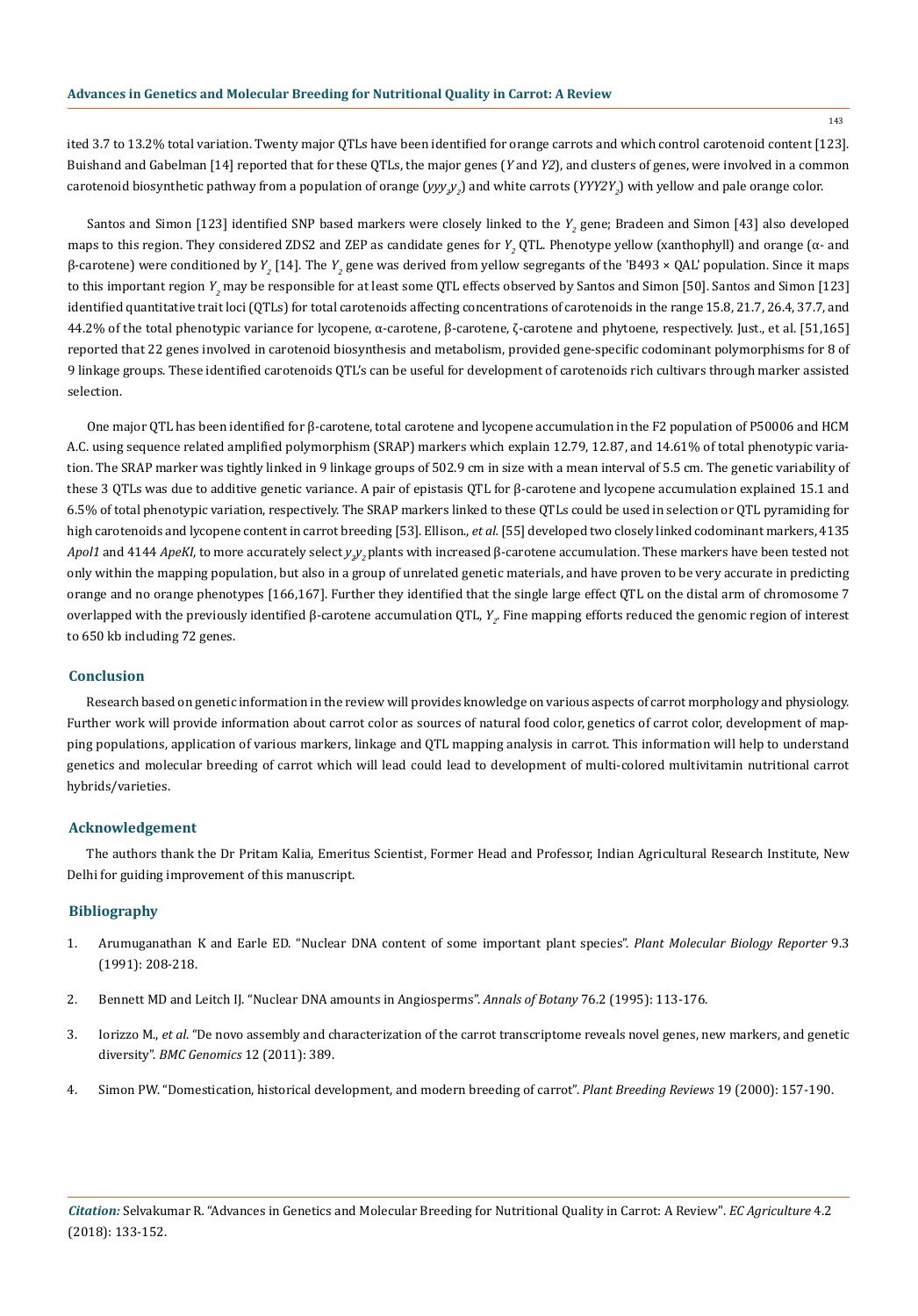- 5. Alasalvar C., *et al*[. "Comparison of volatiles, phenolics, sugars, antioxidant vitamins, and sensory quality of different colored carrot](https://www.ncbi.nlm.nih.gov/pubmed/11312873)  varieties". *[Journal of Agricultural and Food Chemistry](https://www.ncbi.nlm.nih.gov/pubmed/11312873)* 49.3 (2001): 1410-1416.
- 6. Hashimoto T and Nagayama T. "Chemical composition of ready-to eat fresh carrot"*. Journal of the Food Hygienic Society* 39 (2004): 324-328.
- 7. [Hager TJ and Howard LR. "Processing effects on carrot phytonutrients".](http://hortsci.ashspublications.org/content/41/1/74.full.pdf) *HortScience* 41.1 (2006): 74-79.
- 8. van den Berg H., *et al*[. "The potential for the improvement of carotenoid levels in foods and the likely systemic effects".](https://onlinelibrary.wiley.com/doi/abs/10.1002/(SICI)1097-0010(20000515)80:7%3C880::AID-JSFA646%3E3.0.CO%3B2-1) *Journal of the [Science of Food and Agriculture](https://onlinelibrary.wiley.com/doi/abs/10.1002/(SICI)1097-0010(20000515)80:7%3C880::AID-JSFA646%3E3.0.CO%3B2-1)* 80.7 (2000): 880-912.
- 9. [Stintzing FC and Carle R. "Functional properties of anthocyanins and betalains in plants, food, and in human nutrition".](https://www.sciencedirect.com/science/article/abs/pii/S0924224403001638) *Trends in [Food Science and Technology](https://www.sciencedirect.com/science/article/abs/pii/S0924224403001638)* 15.1 (2004): 19-38.
- 10. [Banga O. "Origin and distribution of the western cultivated carrot".](https://library.wur.nl/WebQuery/titel/1923444) *Genetica Agraria* 17 (1963b): 357-370.
- 11. Rubatzky VE., *et al*[. "Carrots and related vegetable Umbelliferae". CABI Publishing, New York \(1999\).](https://www.cabi.org/bookshop/book/9780851991290)
- 12. Laferriere L and Gabelman WH. "Inheritance of color, total carotenoids, alpha-carotene, and beta-carotene in carrots, *Daucus carota*  L". *Proceedings of the American Society for Horticultural Science* 93 (1968): 408-418.
- 13. Umiel N and Gabelman WH. "Inheritance of root color and carotenoid synthesis in carrot, *Daucus carota* L.: Orange vs. red". *Journal of the American Society for Horticultural Science* 97 (1972): 453-460.
- 14. [Buishand JG and Gabelman WH. "Investigations on the inheritance of color and carotenoid content in phloem and xylem of carrot](https://link.springer.com/article/10.1007/BF00038928)  roots (*Daucus carota* L.)". *Euphytica* [28.3 \(1979\): 611-632.](https://link.springer.com/article/10.1007/BF00038928)
- 15. Buishand JG and Gabelman WH. "Studies on the inheritance of root color and carotenoid content in red × yellow and red × white crosses of carrot (*Daucus carota* L.)". *Euphytica* [29.2 \(1980\): 241-260.](https://link.springer.com/article/10.1007/BF00025121)
- 16. [Simon PW and Wolff XY. "Carotene in typical and dark orange carrots".](https://www.researchgate.net/publication/231546459_Carotene_in_typical_and_dark_orange_carrots) *Journal of Agricultural and Food Chemistry* 35.6 (1987): 1017- [1022.](https://www.researchgate.net/publication/231546459_Carotene_in_typical_and_dark_orange_carrots)
- 17. Nicolle C., *et al*[. "Effect of carrot intake on cholesterol metabolism and on antioxidant status in cholesterol-fed rat".](https://www.ncbi.nlm.nih.gov/pubmed/14569406) *European Journal of Nutrition* [42.5 \(2003\): 254-261.](https://www.ncbi.nlm.nih.gov/pubmed/14569406)
- 18. Surles RL., *et al*[. "Carotenoid profiles and consumer sensory evaluation of specialty carrots \(](https://www.ncbi.nlm.nih.gov/pubmed/15161208)*Daucus carota* L.) of various colors". *[Journal of Agricultural and Food Chemistry](https://www.ncbi.nlm.nih.gov/pubmed/15161208)* 52.11 (2004): 3417-3421.
- 19. Kurilich AC., *et al*. "Plasma and urine responses are lower for acylated *vs.* [nonacylated anthocyanins from raw and cooked purple car](https://www.ncbi.nlm.nih.gov/pubmed/16076146)rots". *[Journal of Agricultural and Food Chemistry](https://www.ncbi.nlm.nih.gov/pubmed/16076146)* 53.16 (2005): 6537-6542.
- 20. [Arscott SA and Tanumihardjo SA. "Carrots of many colors provide basic nutrition and bioavailable phytochemicals acting as a func](https://onlinelibrary.wiley.com/doi/full/10.1111/j.1541-4337.2009.00103.x)tional food". *[Comprehensive Reviews in Food Science and Food Safety](https://onlinelibrary.wiley.com/doi/full/10.1111/j.1541-4337.2009.00103.x)* 9.2 (2010): 223-239.
- 21. Paterson AH. "Making genetic maps". In: A.H. Paterson (ed.). Genome mapping in plants, Academic Press, Austin, Texas (1996): 23- 29.
- 22. [Tanksley SD. "Mapping polygenes".](https://www.ncbi.nlm.nih.gov/pubmed/8122902) *Annual Review of Genetics* 27 (1993): 205-233.
- 23. Tanksley SD., *et al*[. "Use of naturally occurring enzymes variation to detect and map gene controlling quantitative traits in an inter](https://www.nature.com/articles/hdy198261)[specific backcross of tomato".](https://www.nature.com/articles/hdy198261) *Heredity* 49 (1982): 11-25.
- 24. Tanksley SD., *et al*[. "RFLP mapping in plant breeding: New tools for an old science".](https://www.nature.com/articles/nbt0389-257) *Nature Biotechnology* 7 (1989): 257-264.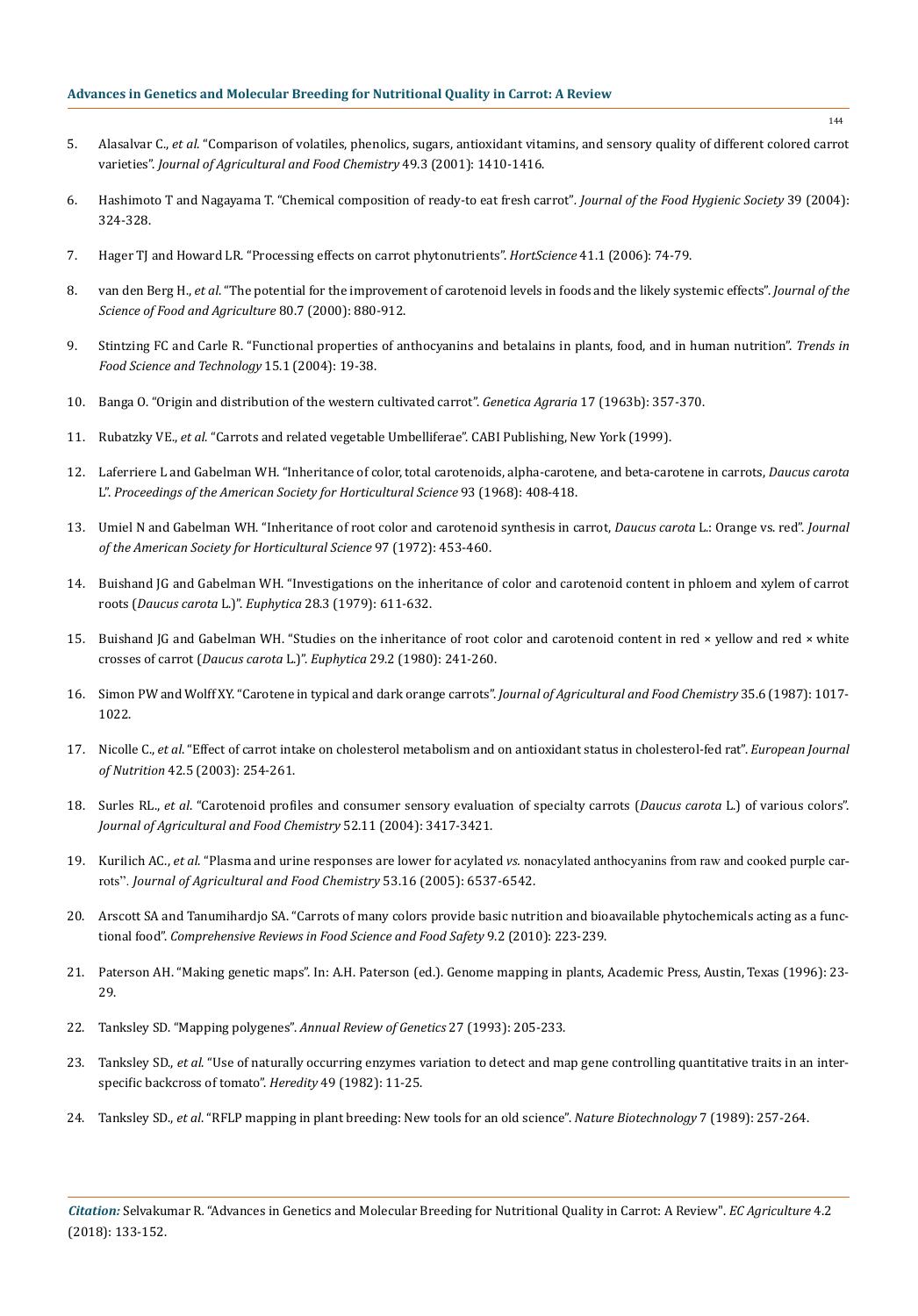- 25. Melchinger AE., *et al*[. "Quantitative trait locus \(QTL\) mapping using different testers and independent population samples in maize](https://www.ncbi.nlm.nih.gov/pubmed/9584111)  [reveals low power of QTL detection and large bias in estimates of QTL effects".](https://www.ncbi.nlm.nih.gov/pubmed/9584111) *Genetics* 149.1 (1998): 383-403.
- 26. [Young ND. "Constructing a plant genetic linkage map with DNA markers". In: Phillips RI and IK Vasil \(eds.\). DNA-based markers in](https://link.springer.com/chapter/10.1007/978-94-011-1104-1_3)  [plants. Kluwer Academic Publisher, Dordrecht, The Netherlands \(1994\): 39-57.](https://link.springer.com/chapter/10.1007/978-94-011-1104-1_3)
- 27. [Young ND. "QTL mapping and quantitative disease resistance in plants".](https://www.ncbi.nlm.nih.gov/pubmed/15012553) *Annual Review of Phytopathology* 34 (1996): 479-501.
- 28. [Young ND. "A cautiously optimistic vision for marker-assisted breeding".](https://link.springer.com/article/10.1023/A:1009684409326) *Molecular Breeding* 5.6 (1999): 505-510.
- 29. [Young ND. "Constructing a plant genetics linkage map with DNA markers". In: Phillips RL and IK Vasil \(eds.\). DNA based markers in](https://link.springer.com/chapter/10.1007/978-94-015-9815-6_3)  [plants. Kluwer Academic Publisher, Dordrecht, The Netherlands \(2001\): 31-48.](https://link.springer.com/chapter/10.1007/978-94-015-9815-6_3)
- 30. Jones CJ., *et al*[. "Reproducibility testing RAPD, AFLP and SSR markers in plants by a network of European laboratories".](https://link.springer.com/article/10.1023/A:1009612517139) *Molecular Breeding* [3.5 \(1997\): 381-390.](https://link.springer.com/article/10.1023/A:1009612517139)
- 31. Prioul JL., *et al*[. "Dissecting complex physiological functions through the use of molecular quantitative genetics".](https://academic.oup.com/jxb/article/48/6/1151/654694) *Journal of Experimental Botany* [48.6 \(1997\): 1151-1163.](https://academic.oup.com/jxb/article/48/6/1151/654694)
- 32. Qi X., *et al*[. "Development of simple sequence repeats markers from bacterial artificial chromosomes without subcloning".](https://www.ncbi.nlm.nih.gov/pubmed/11515373) *Bio Techniques* [31.2 \(2001\): 355-361.](https://www.ncbi.nlm.nih.gov/pubmed/11515373)
- 33. Cavagnaro PF., *et al*[. "Microsatellite isolation and marker development in carrot-genomic distribution, linkage mapping, genetic di](https://bmcgenomics.biomedcentral.com/articles/10.1186/1471-2164-12-386)[versity analysis and marker transferability across Apiaceae".](https://bmcgenomics.biomedcentral.com/articles/10.1186/1471-2164-12-386) *BMC Genomics* 12 (2011): 386.
- 34. Cavagnaro PF., *et al*[. "A gene-derived SNP-based high resolution linkage map of carrot including the location of QTL conditioning root](https://www.ncbi.nlm.nih.gov/pmc/articles/PMC4378384/)  [and leaf anthocyanin pigmentation".](https://www.ncbi.nlm.nih.gov/pmc/articles/PMC4378384/) *BMC Genomics* 15.1 (2014): 1118.
- 35. Hospital F., *et al*[. "More on the efficiency of marker-assisted selection".](https://link.springer.com/article/10.1007/s001220050679) *Theoretical and Applied Genetics* 95.8 (1997): 1181-1189.
- 36. Moreau L., *et al*[. "Marker-assisted selection efficiency in populations of finite size".](https://www.ncbi.nlm.nih.gov/pubmed/9539448) *Genetics* 148.3 (1998): 1353-1365.
- 37. Zane L., *et al*[. "Strategies for microsatellite isolation: A review".](https://www.ncbi.nlm.nih.gov/pubmed/11903900) *Molecular Ecology* 11.1 (2002): 1-16.
- 38. [Westphal L and Wricke G. "Construction of a linkage map of](https://www.researchgate.net/publication/288763943_Construction_of_a_linkage_map_of_Daucus_carota_L_sativus_and_its_application_for_the_mapping_of_disease_resistance_and_restorer_genes) *Daucus carota* L. *sativus* and its application for the mapping of disease [resistance and restorer genes".](https://www.researchgate.net/publication/288763943_Construction_of_a_linkage_map_of_Daucus_carota_L_sativus_and_its_application_for_the_mapping_of_disease_resistance_and_restorer_genes) *Journal of Applied Genetics* 38A (1997): 13-19.
- 39. [Westphal L and Wricke G. "Genetic and linkage analysis of isozyme loci in](https://link.springer.com/article/10.1007/BF00042372) *Daucus carota* L". *Euphytica* 56.3 (1991): 259-267.
- 40. [Westphal L and Wricke G. "Genetic analysis of DIA, GOT and PGI isozyme loci in](https://onlinelibrary.wiley.com/doi/abs/10.1111/j.1439-0523.1989.tb00314.x) *Daucus carota* L. *sativus*". *Plant Breeding* 102.1 [\(1989\): 51-57.](https://onlinelibrary.wiley.com/doi/abs/10.1111/j.1439-0523.1989.tb00314.x)
- 41. Schulz B., *et al*[. "Linkage groups of isozymes, RFLP and RAPD markers in carrot \(](https://link.springer.com/article/10.1007/BF00033769)*Daucus carota* L. *sativus*)". *Euphytica* 74.1-2 (1993): [67-76.](https://link.springer.com/article/10.1007/BF00033769)
- 42. Niemann M., *et al*[. "Analysis of microsatellite markers in carrot \(](https://www.researchgate.net/publication/292010800_Analysis_of_microsatellite_markers_in_carrot_Daucus_carota_L_sativus)*Daucus carota* L. *sativus*)". *Journal of Applied Genetics* 38A (1997): [20-27.](https://www.researchgate.net/publication/292010800_Analysis_of_microsatellite_markers_in_carrot_Daucus_carota_L_sativus)
- 43. Bradeen JM and Simon PW. "Conversion of an AFLP fragment linked to the carrot  $Y_2$  locus to a simple, codominant, PCR based marker form". *[Theoretical and Applied Genetics](https://link.springer.com/article/10.1007/s001220050977)* 97.5-6 (1998): 960-967.
- 44. [Vivek BS and Simon PW. "Linkage relationships among molecular markers and storage root traits of carrot \(](https://link.springer.com/article/10.1007/s001220051208)*Daucus carota* L. ssp. *sativus*)". *[Theoretical and Applied Genetics](https://link.springer.com/article/10.1007/s001220051208)* 99.1-2 (1999a): 58-64.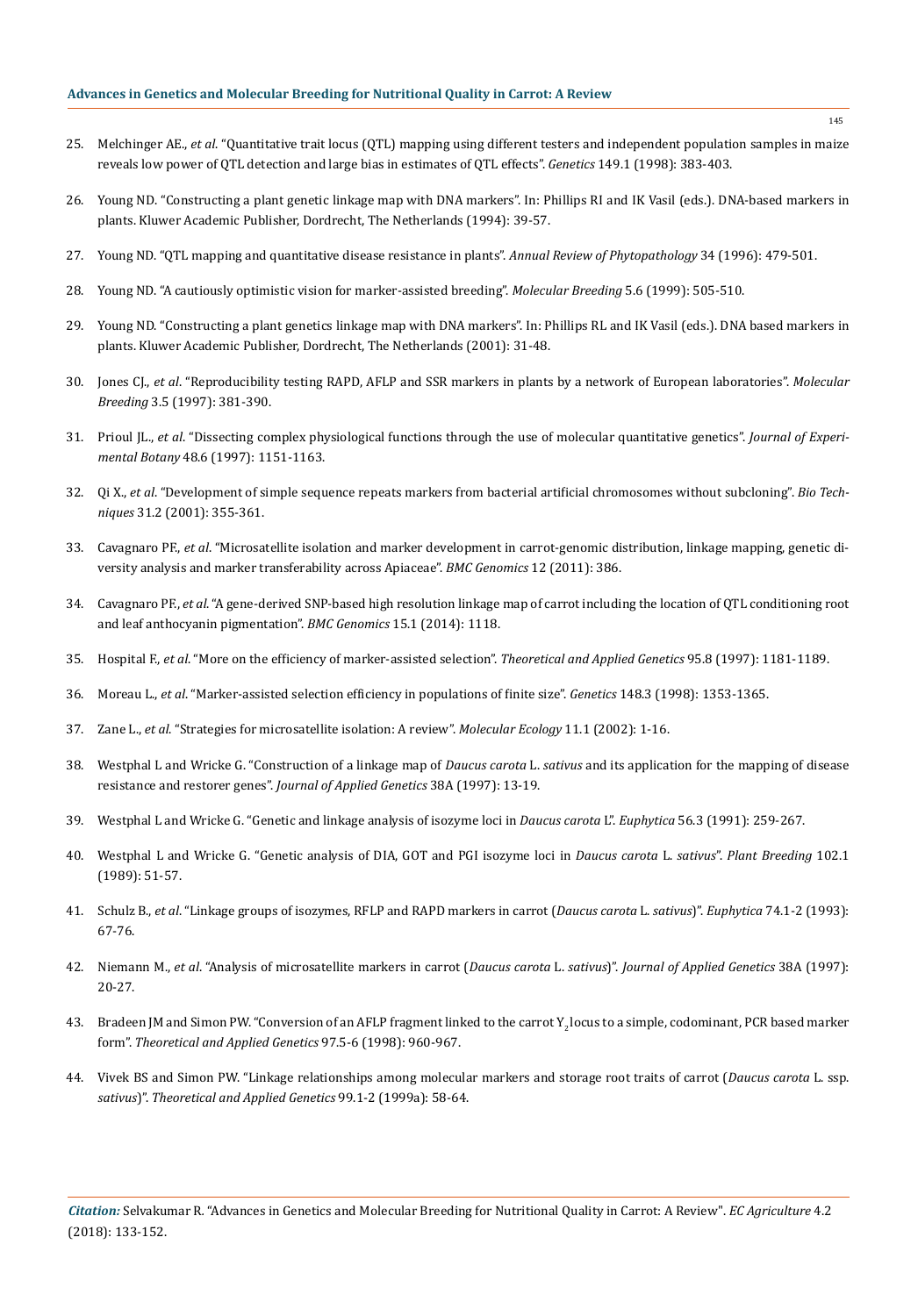- 45. Vivek BS and Simon PW. "Phylogeny and relationships in *Daucus* [based on restriction fragment length polymorphisms \(RFLPs\) of](https://link.springer.com/article/10.1023/A:1003446301145) [the chloroplast and mitochondrial genomes".](https://link.springer.com/article/10.1023/A:1003446301145) *Euphytica* 105.3 (1999b):183-189.
- 46. Boiteux LS., *et al*[. "RAPD linkage map of the genomic region encompassing the root knot nematode \(](https://link.springer.com/article/10.1007/s001220050057)*Meloidogyne javanica*) resistance locus in carrot". *[Theoretical and Applied Genetics](https://link.springer.com/article/10.1007/s001220050057)* 100.3-4 (2000): 439-446.
- 47. Boiteux LS., *et al*[. "Employment of flanking codominant STS markers to estimate allelic substitution effects of a nematode resistance](https://link.springer.com/article/10.1023/B:EUPH.0000019508.78153.dd) locus in carrot". *Euphytica* [136.1 \(2004\): 37-44.](https://link.springer.com/article/10.1023/B:EUPH.0000019508.78153.dd)
- 48. [Bradeen JM and Simon PW Carrot. In Kole, C. \(Eds\). "Genome mapping and molecular breeding in plants". Springer, PA, USA \(2007\):](https://www.springer.com/series/7367) [173.](https://www.springer.com/series/7367)
- 49. le Clerc, V., *et al*[. "Genebank biodiversity assessments regarding optimal sample size and seed harvesting techniques for the regen](https://link.springer.com/article/10.1023/A:1024562701150)eration of carrot accessions". *[Biodiversity and Conservation](https://link.springer.com/article/10.1023/A:1024562701150)* 12.11 (2003): 2227-2236.
- 50. [Santos CAF and Simon PW. "Merging carrot linkage groups based on conserved dominant AFLP markers in F2](http://journal.ashspublications.org/content/129/2/211.abstract) populations". *Journal [of the American Society for Horticultural Science](http://journal.ashspublications.org/content/129/2/211.abstract)* 129.2 (2004): 211-217.
- 51. Just BJ., *et al*[. "Carotenoid biosynthesis structural genes in carrot \(](https://www.ncbi.nlm.nih.gov/pubmed/17186217)*Daucus carota*): Isolation, sequence characterization, single nucle[otide polymorphism \(SNP\) markers and genome mapping".](https://www.ncbi.nlm.nih.gov/pubmed/17186217) *Theoretical and Applied Genetics* 114.4 (2007): 693-704.
- 52. [Selvakumar R. "Genetic studies for economic traits and molecular mapping for anthocyanin content in carrot \(](http://krishikosh.egranth.ac.in/handle/1/5810034911)*Daucus carota* L.)". [PhD Thesis, Division of Vegetable Science, Indian Agricultural Research Institute, Pusa Campus, New Delhi, India \(2016\).](http://krishikosh.egranth.ac.in/handle/1/5810034911)
- 53. Cheng-Gang OU., *et al*[. "QTL mapping for contents of main carotenes and lycopene in carrot \(](https://www.ncbi.nlm.nih.gov/pubmed/21513156)*Daucus carota* L.)":. *Hereditas* 32.12 [\(2010\): 1290-1295.](https://www.ncbi.nlm.nih.gov/pubmed/21513156)
- 54. Yildiz M., *et al*[. "Expression and mapping of anthocyanin biosynthesis genes in carrot".](https://www.ncbi.nlm.nih.gov/pubmed/23525633) *Theoretical and Applied Genetics* 126.7 (2013): [1689-1702.](https://www.ncbi.nlm.nih.gov/pubmed/23525633)
- 55. Ellison S., *et al*[. "Fine Mapping, transcriptome analysis, and marker development for Y](https://www.ncbi.nlm.nih.gov/pubmed/28663343)<sub>2</sub>, the gene that conditions β-carotene accumulation in carrot (*Daucus carota* L.)". *[Gene Genome Genetics](https://www.ncbi.nlm.nih.gov/pubmed/28663343)* 7.8 (2017): 2665-2675.
- 56. Al-Harbi, A.R., *et al*. "Influence of planting date upon growth and objective component of two carrot cultivars grown in Riyadh region of Saudi Arabia". *Journal of King Saud University. Agricultural Sciences* 9.2 (1997): 257-266.
- 57. Munro DB and Small E. "Vegetables of Canada". National Research Council of Canada. Ottawa, Canada (1997).
- 58. Rubatzky VE., *et al*. "Carrots and related vegetable Umbelliferae". Wallingford, U.K.: CABI Publishing, New York (1999).
- 59. Vavilov NI. "Centres of Origin of Cultivated Plants". Leningrad (1926).
- 60. Vavilov NI. "The origin, variation, immunity and breeding of cultivated plants". *Botanika Chronika* 13 (1951): 1-366.
- 61. [Banga O. "Origin of the European cultivated carrot".](https://link.springer.com/article/10.1007/BF00179518) *Euphytica* 6.1 (1957a): 54-63.
- 62. [Banga O. "The development of the original European carrot material".](https://link.springer.com/article/10.1007/BF00179519) *Euphytica* 6.1 (1957b): 64-76.
- 63. Banga O. "Main types of the western carotene Carrot and their origin". WEJ Tjeenk, Willink, Zwolle. The Netherlands (1963a).
- 64. [Heywood VH. "Relationships and evolution in the](https://www.tandfonline.com/doi/abs/10.1080/0021213X.1983.10676964) *Daucus carota* complex". *Israel Journal of Botany* 32.2 (1983): 51-65.
- 65. Heywood VH. "*Daucus* L". In: Tutin TG, VH Heywood, NA Burges, DM Moore, DH Valentine Walters and DA Webb (eds.). *Flora Europaea*, Volume 2. Cambridge University Press, Cambridge, UK (1968): 373-375.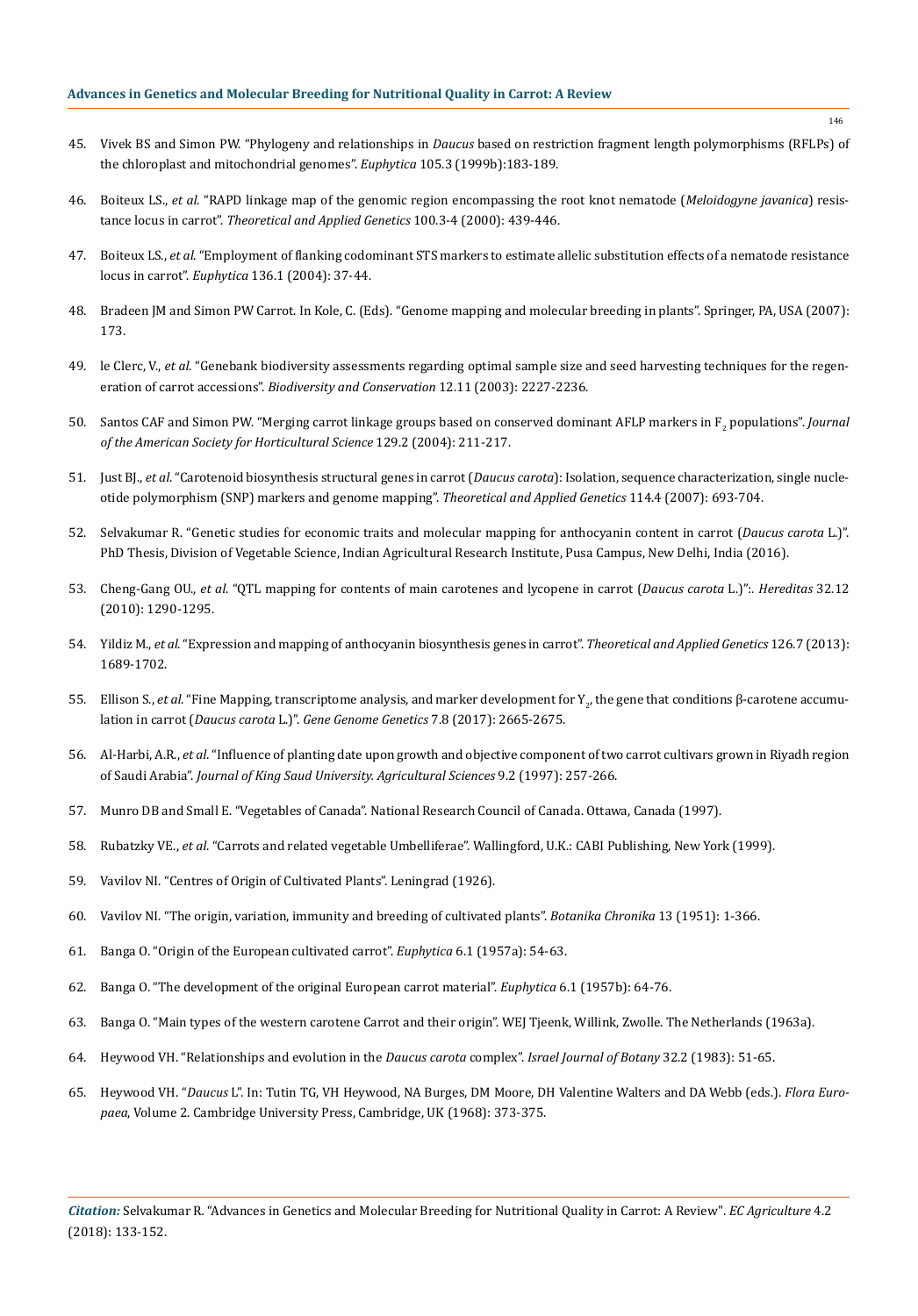- 66. [Heywood VH. "Multivariate taxonomic synthesis of the tribe Caucalideae".](http://agris.fao.org/agris-search/search.do?recordID=US201302158957) *Monographs in Systematic Botany* 6 (1982): 727-736.
- 67. [Small E. "A numerical taxonomic analysis of the](https://www.researchgate.net/publication/237160161_A_numerical_taxonomic_analysis_of_the_Daucus_carota_complex) *Daucus carota* complex". *Canadian Journal of Botany* 56.3 (1978): 248-276.
- 68. Imam MK and Gabelman WH. "Inheritance of carotenoids in carrots, *Daucus carota* L". *Proceedings of the American Society for Horticultural Science* 93 (1968): 419-428.
- 69. [Strain HH. "Carotene XI. Isolation and detection of alpha-carotene and the carotenes of carrot roots and of butter".](https://www.cabdirect.org/cabdirect/abstract/19391400177) *Journal of Biological Chemistry* [127 \(1939\): 191-201.](https://www.cabdirect.org/cabdirect/abstract/19391400177)
- 70. [Harper RH and Zscheile FP. "Carotenoid content of carrot varieties and strains".](https://onlinelibrary.wiley.com/doi/abs/10.1111/j.1365-2621.1945.tb16150.x) *Food Research* 10.1 (1945): 84-97.
- 71. [Sadana JC and Ahmad B. "The carotenoid pigments and vitamin A activity of Indian carrots".](https://www.ncbi.nlm.nih.gov/pubmed/20261338) *Indian Journal of Medical Research* 35.2 [\(1947\): 81-92.](https://www.ncbi.nlm.nih.gov/pubmed/20261338)
- 72. Kust AF. "Inheritance and differential formation of color and associated pigments in xylem and phloem of carrot*, Daucus carota*, L". PhD Dissertation, Horticulture Department, University of Wisconsin, Madison, USA (1970).
- 73. Bancher E., *et al.* "Y<sub>60</sub>-irradiation on carrot seed. II. Qualitative and quantitative analysis of carotenes in the crop". *Angewandte Botanik* 47 (1973): 199-204.
- 74. Mok MC., *et al*. "Carotenoid synthesis in tissue cultures of Daucus *carota* L". *Journal of the American Society for Horticultural Science*  101 (1976): 442-449.
- 75. [Simpson KL. "Relative value of carotenoids as precursors of vitamin A".](https://www.ncbi.nlm.nih.gov/pubmed/6340125) *Proceedings of the Nutrition Society* 42.1 (1983): 7-17.
- 76. Simon PW., *et al*[. "B7262, purple carrot inbred".](http://hortsci.ashspublications.org/content/32/1/146.full.pdf+html) *HortScience* 32.1 (1997): 146-147.
- 77. Gross J. "Pigments in vegetables: Chlorophylls and carotenoids". Van Nostrand Reinhold, N.Y (1991).
- 78. Simon PW., *et al*[. "High carotene mass carrot population".](http://agris.fao.org/agris-search/search.do?recordID=US8905707) *HortScience* 24 (1989): 174-175.
- 79. [Heinonen MI. "Carotenoids and provitamin A activity of carrot \(](https://pubs.acs.org/doi/abs/10.1021/jf00093a005)*Daucus carota* L.) cultivars". *Journal of Agricultural and Food Chemistry* [38.3 \(1990\): 609-612.](https://pubs.acs.org/doi/abs/10.1021/jf00093a005)
- 80. [Hart DJ and Scott KJ. "Development and evaluation of an HPLC method for the analysis of carotenoids in foods, and the measurement](https://www.sciencedirect.com/science/article/pii/030881469592669B)  [of the carotenoid contents of vegetables and fruits commonly consumed in the UK".](https://www.sciencedirect.com/science/article/pii/030881469592669B) *Food Chemistry* 54.1 (1995): 101-111.
- 81. Grassmann J., *et al*[. "Evaluation of different colored carrot cultivars on antioxidant capacity based on their carotenoid and phenolic](https://www.ncbi.nlm.nih.gov/pubmed/17852466)  contents". *[International Journal of Food Sciences and Nutrition](https://www.ncbi.nlm.nih.gov/pubmed/17852466)* 58.8 (2007): 603-611.
- 82. Rosenfeld HJ., *et al*[. "Evaluation of carrot cultivars for production of deep-fried carrot chips. IV. The influence of growing environ](https://www.sciencedirect.com/science/article/pii/S096399699800026X)ment on carrot raw material". *[Food Research International](https://www.sciencedirect.com/science/article/pii/S096399699800026X)* 30.8 (1997): 611-618.
- 83. Rosenfeld HJ., *et al*[. "The effect of temperature on sensory quality, chemical composition and growth of carrots \(](https://www.tandfonline.com/doi/abs/10.1080/14620316.1998.11510975)*Daucus carota* L.) I. Constant diurnal temperature". *[Journal of Horticultural Science and Biotechnology](https://www.tandfonline.com/doi/abs/10.1080/14620316.1998.11510975)* 73.2 (1998): 275-288.
- 84. Baranska M., *et al*[. "Tissue-specific accumulation of carotenoids in carrot roots".](https://www.ncbi.nlm.nih.gov/pubmed/16699778) *Planta* 224.5 (2006): 1028-1037.
- 85. Baranska M., *et al*[. "In situ simultaneous analysis of polyacetylenes, carotenoids, and polysaccharides in carrot roots".](https://www.ncbi.nlm.nih.gov/pubmed/16104767) *Journal of [Agricultural and Food Chemistry](https://www.ncbi.nlm.nih.gov/pubmed/16104767)* 53.17 (2005): 6565-6571.
- 86. Tanumihardjo SA and Yang Z. "Carotenoids: Epidemiology of health effects". In: Caballero B., L. Allen, and A. Prentice (eds.). Encyclopedia of human nutrition. 2<sup>nd</sup> edition. Elsevier Ltd. Oxford, UK (2005): 339-345.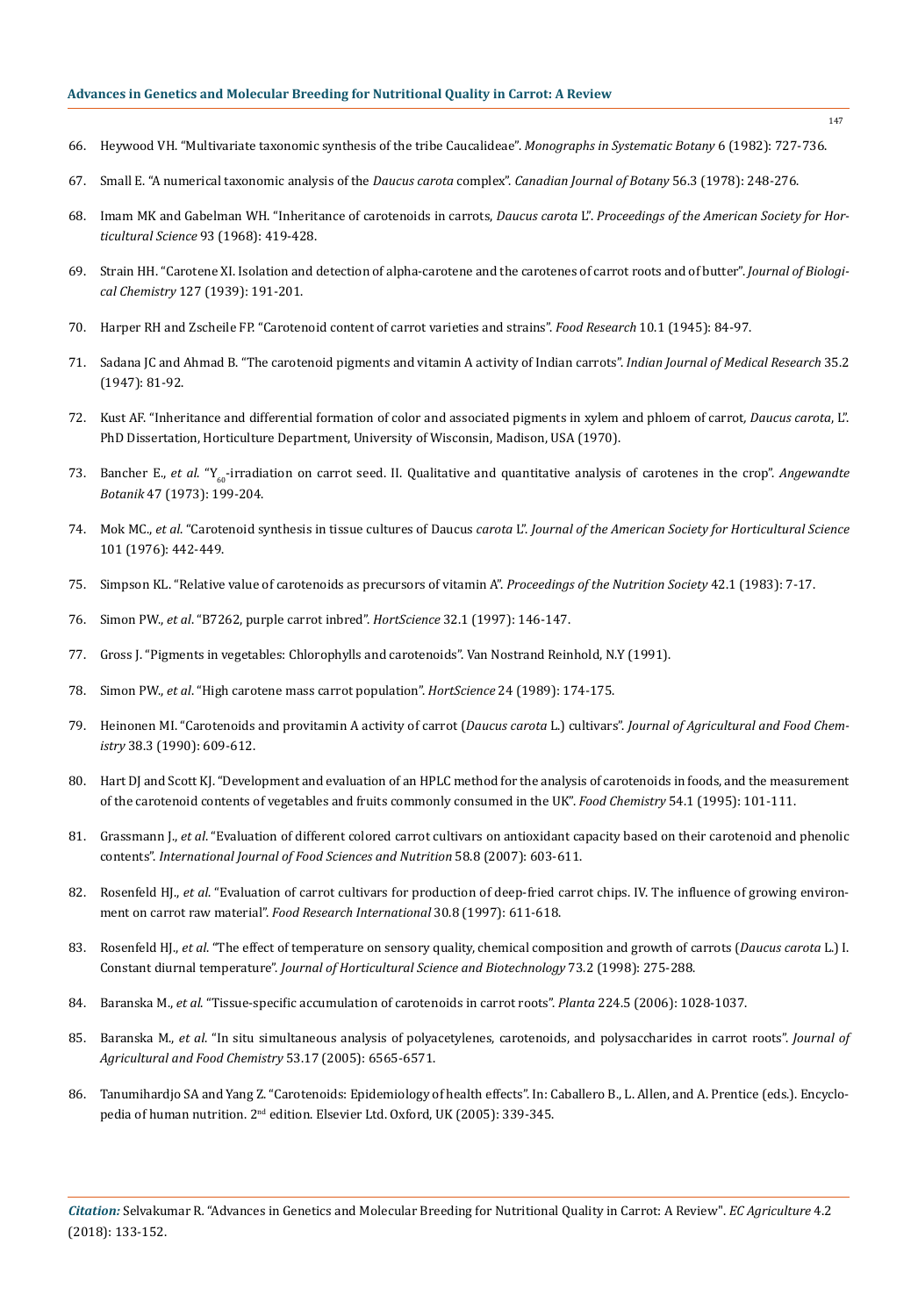- 87. Tanumihardjo SA., *et al*[. "Biofortification of staple crops: an emerging strategy to combat hidden hunger".](https://www.researchgate.net/publication/299078305_Biofortification_of_staple_crops_An_emerging_strategy_to_combat_hidden_hunger) *Comprehensive Reviews in [Food Science and Food Safety](https://www.researchgate.net/publication/299078305_Biofortification_of_staple_crops_An_emerging_strategy_to_combat_hidden_hunger)* 7 (2008): 329-334.
- 88. [Umiel N and Gabelman WH. "Analytical procedures for detecting carotenoids of carrot \(](http://agris.fao.org/agris-search/search.do?recordID=US201302242568)*Daucus carota* L.) roots and tomato (*Lycopersicum esculentum*) fruits". *[Journal of the American Society for Horticultural Science](http://agris.fao.org/agris-search/search.do?recordID=US201302242568)* 96 (1971): 702-704.
- 89. Sun T., *et al*[. "Antioxidant phytochemicals and antioxidant capacity of biofortified carrots \(](https://www.ncbi.nlm.nih.gov/pubmed/19358535)*Daucus carota* L.) of various colors"*. Jour[nal of Agricultural and Food Chemistry](https://www.ncbi.nlm.nih.gov/pubmed/19358535)* 57.10 (2009): 4142-4147.
- 90. Simon, P., *et al*[. "Plant breeding for human nutritional quality".](https://onlinelibrary.wiley.com/doi/abs/10.1002/9780470593783.ch7) *Plant Breeding Reviews* 31 (2009): 325-392.
- 91. Di Mascio P., *et al*[. "Lycopene as the most efficient biological carotenoid singlet oxygen quencher".](https://www.ncbi.nlm.nih.gov/pubmed/2802626) *Archives of Biochemistry and Biophysics* [274.2 \(1989\): 532-538.](https://www.ncbi.nlm.nih.gov/pubmed/2802626)
- 92. [Giovannucci E. "A review of epidemiologic studies of tomatoes, lycopene, and prostate cancer".](https://www.ncbi.nlm.nih.gov/pubmed/12424325) *Experimental Biology and Medicine*  [227.10 \(2002\): 852-859.](https://www.ncbi.nlm.nih.gov/pubmed/12424325)
- 93. [Reed J. "Cranberry flavonoids, atherosclerosis, and cardiovascular health".](https://www.ncbi.nlm.nih.gov/pubmed/12058989) *Critical Reviews in Food Science and Nutrition* 42.3 (2002): [301-316.](https://www.ncbi.nlm.nih.gov/pubmed/12058989)
- 94. Mazza G. "Anthocyanins and heart health". *[Annali dell'Istituto Superiore di Sanità](https://www.ncbi.nlm.nih.gov/pubmed/18209270)* 43.4 (2007): 369-374.
- 95. [Hou D. "Potential mechanisms of cancer chemoprevention by anthocyanins".](https://www.ncbi.nlm.nih.gov/pubmed/12630561) *Current Molecular Medicine* 3.2 (2003): 149-159.
- 96. [Wang LS and Stoner GD. "Anthocyanins and their role in cancer prevention".](https://www.ncbi.nlm.nih.gov/pmc/articles/PMC2582525/) *Cancer Letters* 269 (2008): 281-290.
- 97. Mazza G and Miniati E. "Anthocyanins in fruits, vegetables, and grains". Boca Raton, FL, CRC Press (1993).
- 98. Lazcano CA., *et al*[. "A method for measuring anthocyanins after removing carotenes in purple colored carrots".](https://www.sciencedirect.com/science/article/pii/S030442380000248X) *Scientia Horticulturae*  [90.3-4 \(2001\): 321-324.](https://www.sciencedirect.com/science/article/pii/S030442380000248X)
- 99. Kammerer D., *et al*[. "Detection of peonidin and pelargonidin glycosides in black carrots \(](https://www.ncbi.nlm.nih.gov/pubmed/14587087)*Daucus carota* ssp. *sativus* var. *atrorubens*  [Alef.\) by high performance liquid chromatography/electrospray ionization mass spectrometry".](https://www.ncbi.nlm.nih.gov/pubmed/14587087) *Rapid Communications in Mass Spectrometry* [17.21 \(2003\): 2407-2412.](https://www.ncbi.nlm.nih.gov/pubmed/14587087)
- 100. Kammerer D., *et al*[. "Quantification of anthocyanins in black carrots \(](https://link.springer.com/article/10.1007/s00217-004-0976-4)*Daucus carota* ssp. *sativus* var. *atrorubens* Alef.) and evaluation of their colour properties". *[European Food Research and Technology](https://link.springer.com/article/10.1007/s00217-004-0976-4)* 219.5 (2004a): 479-448.
- 101. Kammerer D., *et al*[. "Characterization of phenolic acids in black carrots \(](https://www.ncbi.nlm.nih.gov/pubmed/15174188)*Daucus carota* ssp. *sativus* var. *atrorubens* Alef.) by high-per[formance liquid chromatography/electrospray ionization mass spectrometry".](https://www.ncbi.nlm.nih.gov/pubmed/15174188) *Rapid Communications in Mass Spectrometry* 18.12 [\(2004b\): 1331-1340.](https://www.ncbi.nlm.nih.gov/pubmed/15174188)
- 102. [Harborne JB. "A unique pattern of anthocyanins in](https://www.sciencedirect.com/science/article/pii/0305197876900065) *Daucus carota* and other Umbelliferae". *Biochemical Systematics and Ecology* 4.1 [\(1976\): 31-35.](https://www.sciencedirect.com/science/article/pii/0305197876900065)
- 103. Canbas A. "Siyah havucun renk maddesiu zerine bir arastırma". *Doga* 9.3 (1985): 394-398.
- 104. Glabgen WE., *et al*[. "Anthocyanins from cell suspension cultures of](https://www.sciencedirect.com/science/article/abs/pii/003194229283113D) *Daucus carota". Phytochemistry* 31.5 (1992): 1593-1601.
- 105. [Narayan MS and Venkataraman LV. "Characterization of anthocyanins derived from carrot cell cultures".](https://www.sciencedirect.com/science/article/pii/S0308814600001047) *Food Chemistry* 70.3 (2000): [361-363.](https://www.sciencedirect.com/science/article/pii/S0308814600001047)
- 106. [Downham A and Collins P. "Colouring our foods in the last and next millennium".](https://onlinelibrary.wiley.com/doi/abs/10.1046/j.1365-2621.2000.00373.x) *International Journal of Food Science and Technology* [35.1 \(2000\): 5-22.](https://onlinelibrary.wiley.com/doi/abs/10.1046/j.1365-2621.2000.00373.x)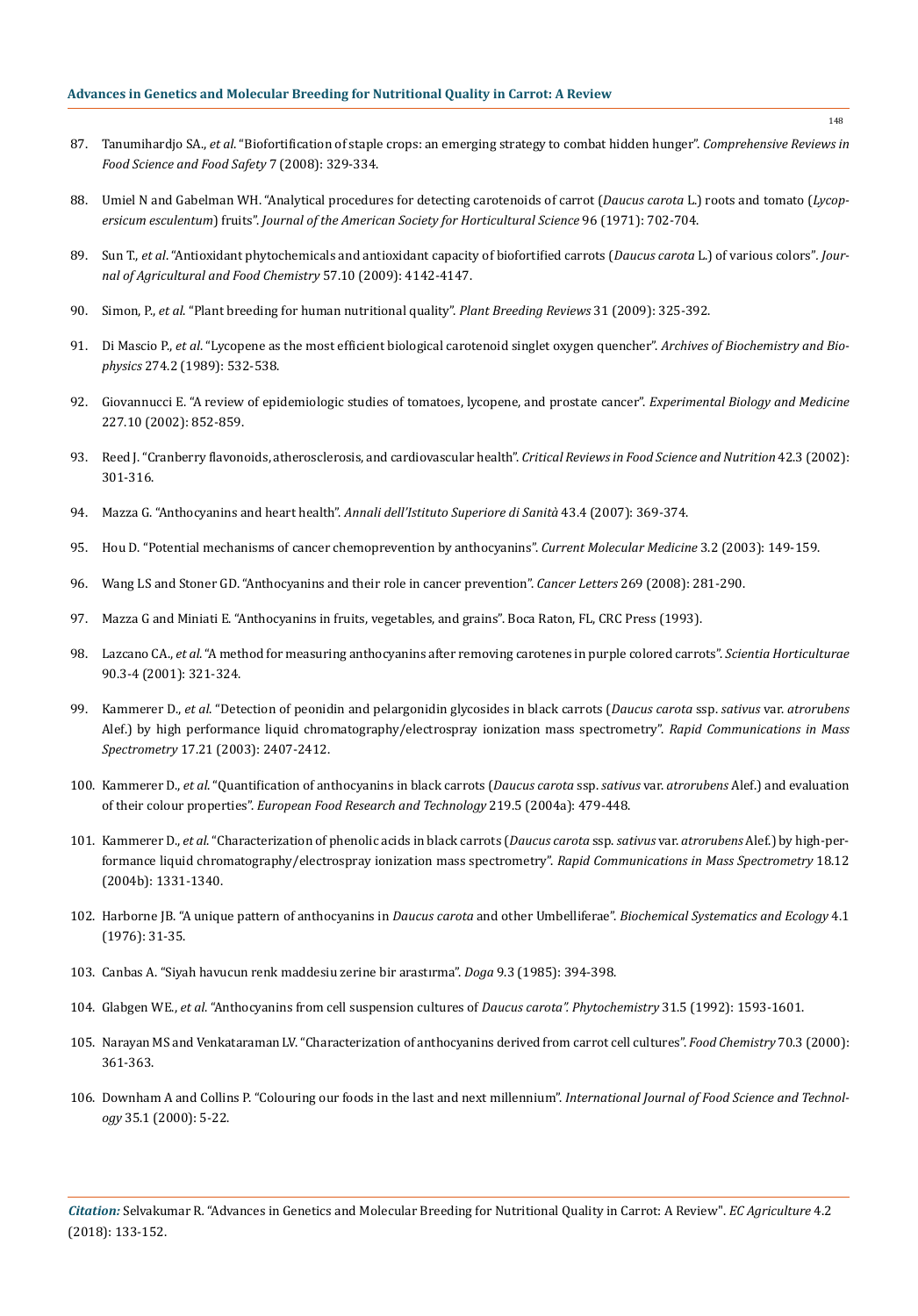- 107. [Gabelman WH and Peters S. "Genetical and plant breeding possibilities for improving the quality of vegetables".](https://www.actahort.org/books/93/93_24.htm) *Acta Horticulturae*  [93 \(1979\): 243-259.](https://www.actahort.org/books/93/93_24.htm)
- 108. [Simon PW. "Inheritance and expression of purple and yellow storage root color in carrot".](https://academic.oup.com/jhered/article/87/1/63/791154) *Journal of Heredity* 87.1 (1996): 63-66.
- 109. Rhodes BB. "Biosynthesis of alpha- and beta-carotene in roots and tops of *Daucus carota* L". PhD Dissertation, Department of Horticulture and Natural Resources, Kansas State University, Manhattan, KS (1973).
- 110. [Goldman IL and Breitbach DN. "Inheritance of a recessive character controlling reduced carotenoid pigmentation in carrot \(](https://academic.oup.com/jhered/article/87/5/380/816137)*Daucus carota* L.)". *Journal of Heredity* [87.5 \(1996\): 380-382.](https://academic.oup.com/jhered/article/87/5/380/816137)
- 111. [Koch T and Goldman IL. "Relationship of carotenoids and tocopherols in a sample of carrot root-color accessions and carrot germ](https://www.ncbi.nlm.nih.gov/pubmed/15656668)plasm carrying *Rp* and *rp* alleles". *[Journal of Agricultural and Food Chemistry](https://www.ncbi.nlm.nih.gov/pubmed/15656668)* 53.2 (2005): 325-331.
- 112. Angell FF and Gabelman WH. "Inheritance of resistance in carrot, Daucus carota var. sativa, to the leaf spot fungus, *Cercospora carotae". Journal of the American Society for Horticultural Science* 93 (1968): 434-437.
- 113. Freeman RE and Simon PW. "Evidence for simple genetic control of sugar type in carrot (*Daucus carota* L.)". *Journal of the American Society for Horticultural Science* 108 (1983): 50-54.
- 114. Stommel JR and Simon PW. "Phenotypic recurrent selection and heritability estimates for total dissolved solids and sugar type in carrot". *Journal of the American Society for Horticultural Science* 114 (1989): 695-699.
- 115. [Yau Y and Simon PW. "A 2.5-kb insert eliminates acid soluble invertase isozyme II transcript in carrot \(](https://www.ncbi.nlm.nih.gov/pubmed/14756313)*Daucus carota* L.) roots, caus[ing high sucrose accumulation".](https://www.ncbi.nlm.nih.gov/pubmed/14756313) *Plant Molecular Biology* 53.1-2 (2003): 151-162.
- 116. Hearne CM., *et al*[. "Microsatellites for linkage analysis of genetic traits".](https://www.ncbi.nlm.nih.gov/pubmed/1509520) *Trends in Genetics* 8.8 (1992): 288-294.
- 117. Gutierrez MV., *et al*. "Cross-species amplification of *Medicago truncatula* [microsatellites across three major pulse crops".](https://www.ncbi.nlm.nih.gov/pubmed/15806349) *Theoretical and Applied Genetics* [110.7 \(2005\): 1210-1217.](https://www.ncbi.nlm.nih.gov/pubmed/15806349)
- 118. [Winter P and Kahl G. "Molecular marker technologies for plant improvement".](https://www.ncbi.nlm.nih.gov/pubmed/24414752) *World Journal of Microbiology and Biotechnology* 11.4 [\(1995\): 438-448.](https://www.ncbi.nlm.nih.gov/pubmed/24414752)
- 119. Dodgson JB., *et al*[. "DNA marker technology: a revolution in animal genetics".](https://www.ncbi.nlm.nih.gov/pubmed/9251136) *Poultry Science* 76.8 (1997): 1108-1114.
- 120. [Cullis CA. "The use of DNA polymorphisms in genetic mapping".](https://www.ncbi.nlm.nih.gov/pubmed/12416305) *Genetic Engineering* 24 (2002): 179-189.
- 121. Mohan M., *et al*[. "Genome, molecular markers and marker-assisted selection in the improvement of quantitative traits".](https://link.springer.com/article/10.1023%2FA%3A1009651919792) *Molecular Breeding* [3.2 \(1997\): 87-103.](https://link.springer.com/article/10.1023%2FA%3A1009651919792)
- 122. [Kearsey MJ. "The principals of QTL analysis \(a minimal mathematical approach\)".](https://academic.oup.com/jxb/article/49/327/1619/442590) *Journal of Experimental Biology* 49.327 (1998): [1619-1623.](https://academic.oup.com/jxb/article/49/327/1619/442590)
- 123. [Santos CAF and Simon PW. "QTL analyses reveal clustered loci for accumulation of major provitamin A carotenes and lycopene in](https://www.ncbi.nlm.nih.gov/pubmed/12242507)  carrot roots". *[Molecular Genetics and Genomics](https://www.ncbi.nlm.nih.gov/pubmed/12242507)* 268.1 (2002a): 122-129.
- 124. [Santos CAF and Simon PW. "Some AFLP amplicons are highly conserved DNA sequences mapping to the same linkage groups in two](http://www.scielo.br/scielo.php?script=sci_arttext&pid=S1415-47572002000200013)  F2 populations of carrot". *[Genetics and Molecular Biology](http://www.scielo.br/scielo.php?script=sci_arttext&pid=S1415-47572002000200013)* 25.2 (2002b): 195-201.
- 125. [St. Pierre MD and Bayer RJ. "The impact of domestication on the genetic variability in the orange carrot, cultivated](https://link.springer.com/article/10.1007/BF00226221) *Daucus carota* ssp. *sativus* [and the genetic homogeneity of various cultivars".](https://link.springer.com/article/10.1007/BF00226221) *Theoretical and Applied Genetics* 82.2 (1991): 249-253.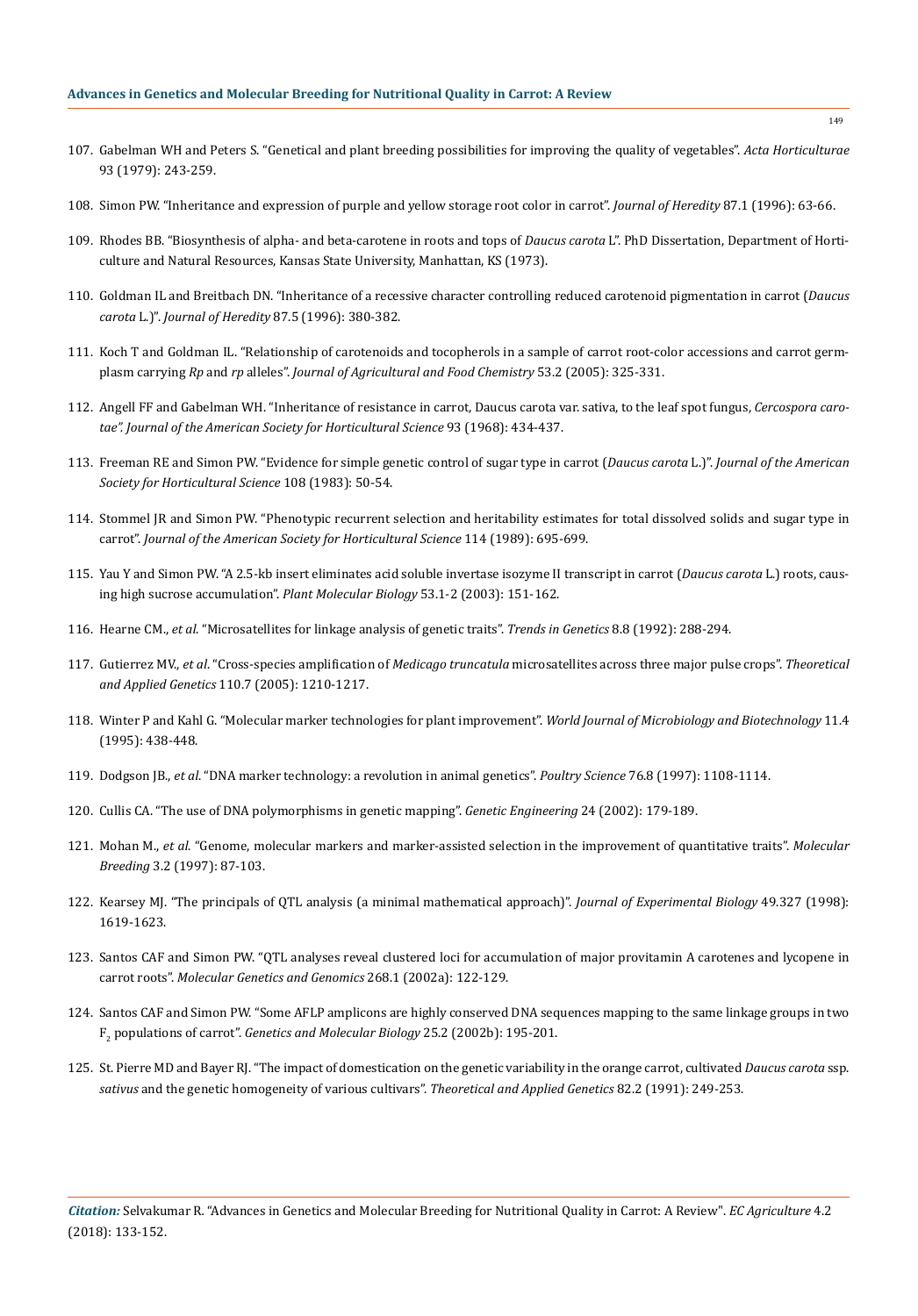- 126. St. Pierre MD., *et al*[. "An isozyme-based assessment of the genetic variability within the](http://www.nrcresearchpress.com/doi/abs/10.1139/b90-311) *Daucus carota* complex (Apiaceae: Caucalideae)". *[Canadian Journal of Botany](http://www.nrcresearchpress.com/doi/abs/10.1139/b90-311)* 68.11 (1990): 2449-2457.
- 127. Grzebelus D., *et al*[. "The DcMaster Transposon Display maps polymorphic insertion sites in the carrot \(](https://www.ncbi.nlm.nih.gov/pubmed/17011731)*Daucus carota* L.) genome". *Gene* [390.1-2 \(2007\): 67-74.](https://www.ncbi.nlm.nih.gov/pubmed/17011731)
- 128. Grzebelus D., *et al.* "The use of AFLP markers for the identification of carrot breeding lines and F<sub>1</sub> hybrids". Plant Breeding 120.6 [\(2001\): 526-528.](https://onlinelibrary.wiley.com/doi/abs/10.1046/j.1439-0523.2001.00647.x)
- 129. [Grzebelus D and Simon PW. "Diversity of DcMaster-like elements of the PIF/Harbinger super family in the carrot genome".](https://www.ncbi.nlm.nih.gov/pubmed/18535910) *Genetica*  [135.3 \(2009\): 347-353.](https://www.ncbi.nlm.nih.gov/pubmed/18535910)
- 130. Nakajima Y., *et al*[. "Genetic variation of petaloid male-sterile cytoplasm of carrots revealed by sequence-tagged sites \(STSs\)".](https://link.springer.com/article/10.1007/s001220051303) *Theo[retical and Applied Genetics](https://link.springer.com/article/10.1007/s001220051303)* 99.5 (1999): 837-843.
- 131. Nakajima Y., *et al*[. "Characterization of genetic diversity of nuclear and mitochondrial genomes in Daucus varieties by RAPD and](https://link.springer.com/article/10.1007/s002990050496)  AFLP". *Plant Cell Reports* [17.11 \(1998\): 848-853.](https://link.springer.com/article/10.1007/s002990050496)
- 132. Nakajima Y., *et al*[. "A novel orf B-related gene of carrot mitochondrial genomes that is associated with homeotic cytoplasmic male](https://www.ncbi.nlm.nih.gov/pubmed/11437254)  sterility (CMS)". *[Plant Molecular Biology](https://www.ncbi.nlm.nih.gov/pubmed/11437254)* 46.1 (2001): 99-107.
- 133. Bradeen JM., *et al*[. "Molecular diversity analysis of cultivated carrot \(](http://journal.ashspublications.org/content/127/3/383.abstract)*Daucus carota* L.) and wild *Daucus* populations reveals a genetically nonstructured composition". *[Journal of the American Society for Horticultural Science](http://journal.ashspublications.org/content/127/3/383.abstract)* 127.3 (2002): 383-391.
- 134. [Shim SI and Jørgensen RB. "Genetic structure in cultivated and wild carrots \(](https://link.springer.com/article/10.1007/s001220051473)*Daucus carota* L.) revealed by AFLP analysis". *Theoreti[cal and Applied Genetics](https://link.springer.com/article/10.1007/s001220051473)* 101.1-2 (2000): 227-233.
- 135. Jhang T., *et al*[. "Efficiency of different marker systems for molecular characterization of subtropical carrot germplasm".](https://www.cambridge.org/core/journals/journal-of-agricultural-science/article/efficiency-of-different-marker-systems-for-molecular-characterization-of-subtropical-carrot-germplasm/A95E2A011D1205FC37DF13ED2BD7B722) *Journal of [Agricultural Science](https://www.cambridge.org/core/journals/journal-of-agricultural-science/article/efficiency-of-different-marker-systems-for-molecular-characterization-of-subtropical-carrot-germplasm/A95E2A011D1205FC37DF13ED2BD7B722)* 148.2 (2010): 171-181.
- 136. Ichikawa H., *et al*[. "Selection of Daucus cybrids based on metabolic complementation between X-irradiated](https://www.ncbi.nlm.nih.gov/pubmed/24240335) *D. capillifolius* and iodo[acetamidetreated D. carota by somatic cell fusion".](https://www.ncbi.nlm.nih.gov/pubmed/24240335) *Theoretical and Applied Genetics* 74.6 (1987): 746-752.
- 137. Ichikawa H., *et al*[. "Mitochondrial genome diversity among cultivars of Daucus carota ssp. sativus\) and their wild relatives".](https://www.ncbi.nlm.nih.gov/pubmed/24232471) *Theoreti[cal and Applied Genetics](https://www.ncbi.nlm.nih.gov/pubmed/24232471)* 77.1 (1989): 39-43.
- 138. Pingitore M., *et al*. "Analysis of the mitochondrial genome of *Daucus carota* [with male sterile and male fertile cytoplasm".](https://academic.oup.com/jhered/article-abstract/80/2/143/902751?redirectedFrom=fulltext) *Journal of Heredity* [80.2 \(1989\): 143-145.](https://academic.oup.com/jhered/article-abstract/80/2/143/902751?redirectedFrom=fulltext)
- 139. Scheike R., *et al*[. "Unique patterns of mitochondrial genes, transcripts and proteins in different male-sterile cytoplasms of](https://www.ncbi.nlm.nih.gov/pubmed/24202587) *Daucus carota"*. *[Theoretical and Applied Genetics](https://www.ncbi.nlm.nih.gov/pubmed/24202587)* 83.4 (1992): 419-427.
- 140. Steinborn R., *et al*[. "Inheritance of chloroplast and mitochondrial DNA in alloplasmic forms of the genus](https://www.ncbi.nlm.nih.gov/pubmed/24169891) *Daucus"*. *Theoretical and Applied Genetics* [91.4 \(1995\): 632-638.](https://www.ncbi.nlm.nih.gov/pubmed/24169891)
- 141. [Nothnagel T. "Results in the development of alloplasmic carrots \(](https://onlinelibrary.wiley.com/doi/abs/10.1111/j.1439-0523.1992.tb00152.x)*Daucus carota* var. *sativus* Hoffm)". *Plant Breeding* 109.1 (1992): [67-74.](https://onlinelibrary.wiley.com/doi/abs/10.1111/j.1439-0523.1992.tb00152.x)
- 142. [Bowes CE and Wolyn DJ. "Phylogenetic relationships among fertile and petaloid male sterile accessions of carrot,](https://link.springer.com/article/10.1007/s001220050822) *Daucus carota* L". *[Theoretical and Applied Genetics](https://link.springer.com/article/10.1007/s001220050822)* 96.6-7 (1998): 928-932.
- 143. Sáenz Laín C. "Research on *Daucus* L. (Umbelliferae)". *[Anales del Jardín Botánico de Madrid](https://dialnet.unirioja.es/descarga/articulo/2989274.pdf)* 37 (1981): 481-534.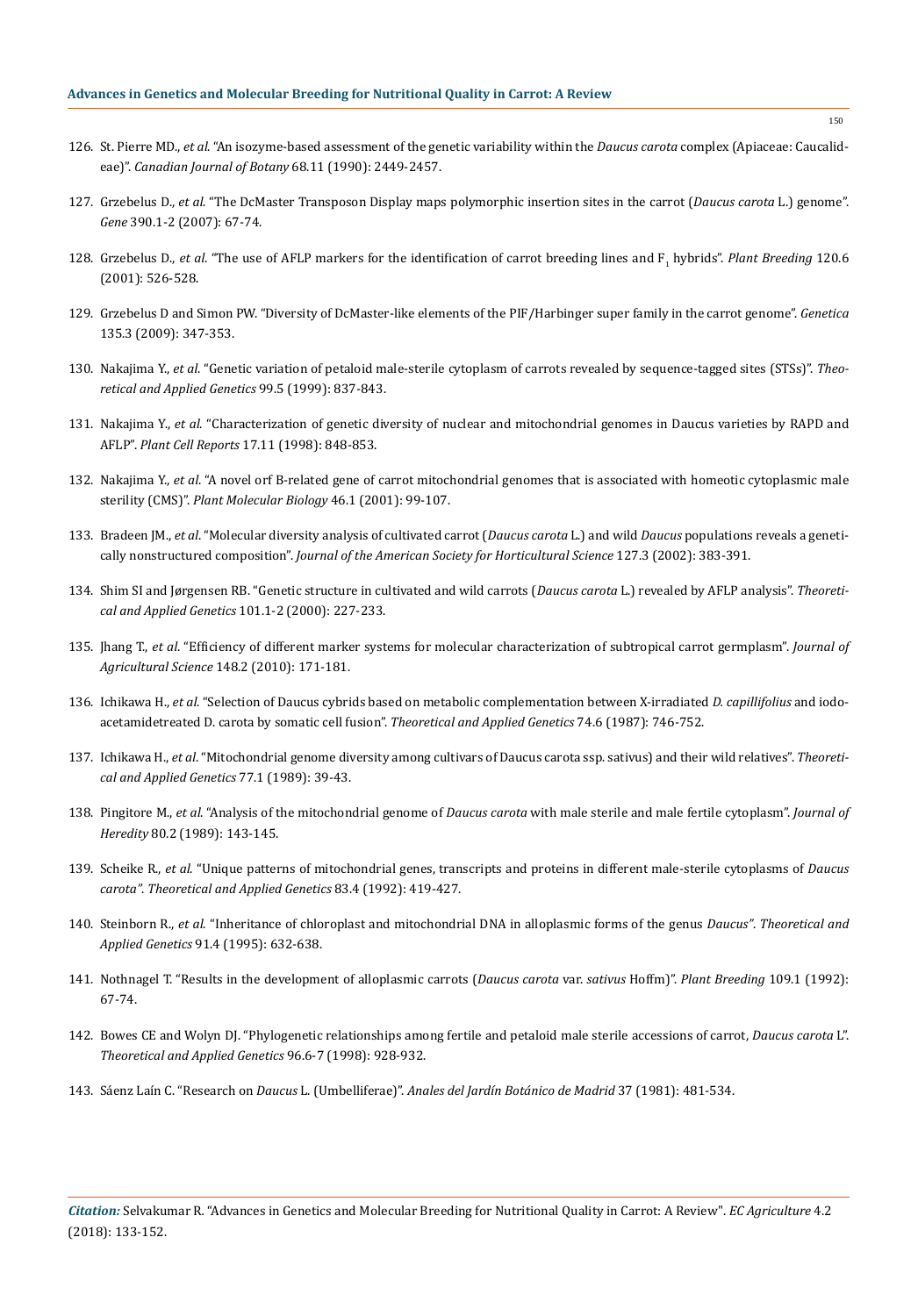- 144. Yau Y., *et al*[. "Molecular tagging and selection for sugar type in carrot roots with codominant, PCR-based markers".](https://link.springer.com/article/10.1007/s11032-004-6669-7) *Molecular Breeding* [16.1 \(2005\): 1-10.](https://link.springer.com/article/10.1007/s11032-004-6669-7)
- 145. [Robison MM and Wolyn DJ. "Complex organization of the mitochondrial genome of petaloid CMS carrot".](https://www.ncbi.nlm.nih.gov/pubmed/12395197) *Molecular Genetics and Genomics* [268.2 \(2002\): 232-239.](https://www.ncbi.nlm.nih.gov/pubmed/12395197)
- 146. Bach IC., *et al*[. "PCR-based markers to differentiate the mitochondrial genome of petaloid and male fertile carrot \(](https://link.springer.com/article/10.1023/A:1020314802236)*Daucus carota* L.)". *Euphytica* [127.3 \(2002\): 353-365.](https://link.springer.com/article/10.1023/A:1020314802236)
- 147. Linke B., *et al*[. "Flower development in carrot CMS plants: mitochondria affect the expression of MADS box genes homologous to](https://www.ncbi.nlm.nih.gov/pubmed/12662306)  [GLOBOSA and DEFICIENS".](https://www.ncbi.nlm.nih.gov/pubmed/12662306) *Plant Journal* 34.1 (2003): 27-37.
- 148. Ali A. "Disease related molecular markers in carrot (*Daucus carota* L.) one year progress report". Submitted to High education commission Pakistan, USDA, ARS, department of horticulture university of Wisconsin-Madison, USA (2008).
- 149. [Helentjaris T. "A genetic linkage map for maize based on RFLPs".](https://www.sciencedirect.com/science/article/pii/0168952587902393) *Trends in Genetics* 3 (1987): 217-221.
- 150. Riedel GE., *et al*. "Denaturing gradient gel electrophoresis identities genomic DNA polymorphism with high frequency in maize". *Theoretical and Applied Genetics* 80 (1990): 1-10.
- 151. [Dallas JF. "Detection of DNA fingerprints of cultivated rice by hybridization with a human minisatellite DNA probe".](https://www.ncbi.nlm.nih.gov/pubmed/2901106) *Proceedings of the [National Academy of Sciences of the United States of America](https://www.ncbi.nlm.nih.gov/pubmed/2901106)* 85.18 (1988): 6831-6835.
- 152. Weising K., *et al*[. "Polymorphic GATAIGACA repeats in plant genomes".](https://www.ncbi.nlm.nih.gov/pubmed/2602131) *Nucleic Acids Research* 17.23 (1989): 10-28.
- 153. Huttel B., *et al*[. "Sequence tagged microsatellite site markers for chickpea](https://www.ncbi.nlm.nih.gov/pubmed/10231957) *(Cicer arietinum* L)". *Genome* 42.2 (1999): 210-217.
- 154. Winter P., *et al*[. "Characterization and mapping of sequence-tagged microsatellite sites in the chickpea](https://link.springer.com/article/10.1007/s004380051063) *(Cicer areitinurn* L.) genome". *[Molecular Genetics and Genomics](https://link.springer.com/article/10.1007/s004380051063)* 262.1 (1999): 90-101.
- 155. Choumane W., *et al*[. "Conservation and variability of sequence-tagged microsatellite sites \(STMSs\) from chickpea \[](https://link.springer.com/article/10.1007/s001220051479)*Cicer arietinum (sic)* L.] with in the genus *[Cicer". Theoretical and Applied Genetics](https://link.springer.com/article/10.1007/s001220051479)* 101.1-2 (2000): 269-278.
- 156. Burr B., *et al*[. "Gene mapping with recombinant inbreds in maize".](https://www.ncbi.nlm.nih.gov/pubmed/3366363) *Genetics* 118.3 (1988): 519-526.
- 157. Lander ES., *et al*[. "MAPMAKER: An interactive computer program for constructing genetic linkage maps of experimental and natural](https://www.ncbi.nlm.nih.gov/pubmed/3692487)  populations". *Genetics* [1.2 \(1987\): 174-181.](https://www.ncbi.nlm.nih.gov/pubmed/3692487)
- 158. Lincoln S., *et al*. "Mapping genes controlling quantitative traits with MAPMAKERIQTL 1.1". Whitehead Institute Technical Report 2nd edition. Whitehead Institute, Cambridge, Massachusetts (1992a).
- 159. Lincoln S., *et al*. "Constructing genetic maps with MAPMAKEREXP 3.0". Whitehead Institute Technical Report, 3rd edition. Whitehead Institute, Cambridge, Massachusetts (1992b).
- 160. Botstein D., *et al*[. "Construction of a genetic linkage map in man using restriction fragment length polymorphisms".](https://www.ncbi.nlm.nih.gov/pubmed/6247908) *American Journal [of Human Genetics](https://www.ncbi.nlm.nih.gov/pubmed/6247908)* 32.3 (1980): 314-331.
- 161. Edwards LH., *et al*[. "Gene action of heading date, plant height, and other characters in two winter wheat crosses".](https://dl.sciencesocieties.org/publications/cs/abstracts/16/2/CS0160020275?access=0&view=pdf) *Crop Science* 16.2 [\(1975\): 275-277.](https://dl.sciencesocieties.org/publications/cs/abstracts/16/2/CS0160020275?access=0&view=pdf)
- 162. Edwards MD., *et al*[. "Molecular marker facilitated investigations of quantitative trait loci in maize. I. Numbers, genomic distribution](https://www.ncbi.nlm.nih.gov/pubmed/3596228)  [and types of gene action".](https://www.ncbi.nlm.nih.gov/pubmed/3596228) *Genetics* 116.1 (1987): 113-125.